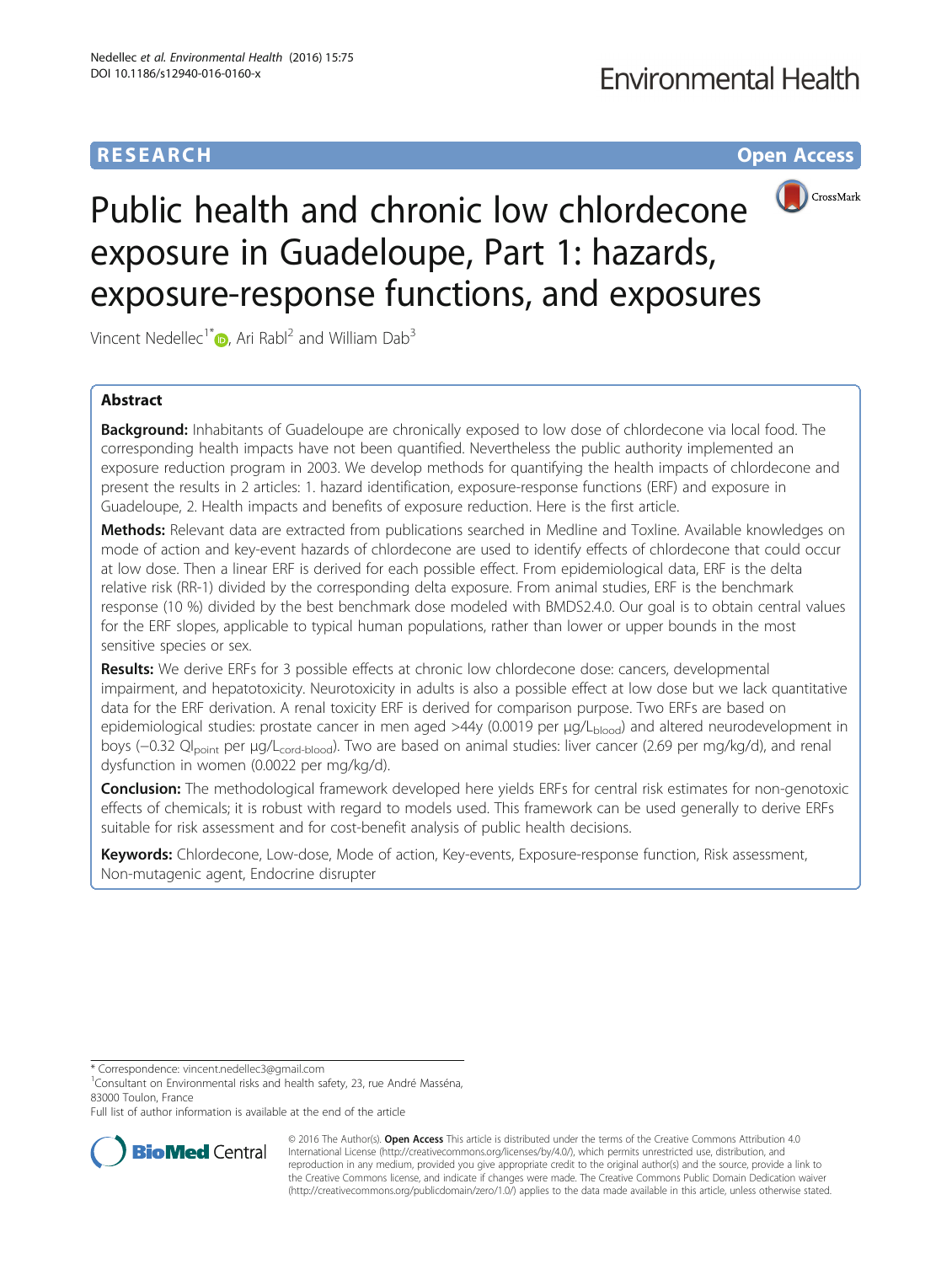# Background

The inhabitants of the French West Indies are chronically exposed to low doses of chlordecone via local food. The corresponding public health issues have not been satisfactorily quantified because of the lack of an appropriate risk assessment method. Nonetheless, several million euros have been invested every year since 2003 for the reduction of exposure in Martinique and Guadeloupe [[1](#page-16-0)–[3](#page-17-0)]. Official investigations had revealed that 1.3 % of adults in Guadeloupe were exposed above the "no effect threshold dose" (the reference dose RfD) of 0.5 μg/kg/d [\[4](#page-17-0)]. Exposure to chlordecone seems more common in children 3 to 5 years old than in adults, with up to 18.5 % above RfD in Martinique [\[5](#page-17-0)]. These estimates of ingestion exposures are based on food consumption survey data matched with the results of chlordecone measurements in food made for the screening and control program. The main activities of the control program are to withdraw food from the market and water from the distribution system when chlordecone is above the limit values [[6](#page-17-0)]. However, some polluted food from individual gardens could be eaten by the owners or the relatives and friends because they escape the market control system.

The RfD is based on a chronic animal study that observed an increase in kidney damage (glomerulosclerosis) in female Wistar rats [\[7](#page-17-0)]. However, monitoring of poisoned workers manufacturing chlordecone in the USA (Hopewell and Baltimore) revealed no renal function impairment [\[8](#page-17-0), [9\]](#page-17-0). In addition, a recent study showed that only mouse strains predisposed to auto immune diseases developed kidney lesions after ingesting chlordecone [[10](#page-17-0)]. Accordingly, the hazards of chlordecone in people with exposure above this RfD are uncertain, and the results of exposure studies are difficult to translate into public health decisions. In particular, they do not provide answers to the following questions:

- What effect will occur in persons exposed above RfD: that observed at the lowest dose tested in animals, other effects known at some higher doses, or even the effect of another ubiquitous pollutant that is enhanced by chlordecone?
- If exposure exceeds the RfD what is the likelihood that an effect occurs?
- Are we sure that there will be no effect from exposures below RfD?

Several epidemiological studies have recently been carried out in Guadeloupe. The results show that chronic low exposure to chlordecone, mainly below the value of the RfD, is correlated with an increased risk of prostate cancer in men over 45 years [\[11\]](#page-17-0) and with impaired neurobehavioral development in the young child [[12](#page-17-0), [13](#page-17-0)]. Other effects were investigated but were not significantly

associated with low exposure to chlordecone: change in sperm quality [\[14](#page-17-0), [15](#page-17-0)], and the rate of circulating hormones in men [[16\]](#page-17-0). No studies looked at possible kidney damage, the critical effect found in laboratory animals [[17, 18](#page-17-0)] nor at liver cancer which is significantly increased in a chronic animal study by the NCI [[19](#page-17-0)]. The latter is used by the US-EPA to develop a cancer slope factor. In epidemiological studies exposure was estimated via blood chlordecone concentration (Cl-b).

Another concern for chlordecone health risk assessment is that we do not know sufficiently well the correspondence between Cl-b and the dose by ingestion expressed as  $mg/kg<sub>BW</sub>$ . First, an ad hoc study in Guadeloupe published in 2010 found that exposure data based on food consumption combined with food concentration of chlordecone are poorly correlated  $(R^2 = 0.20)$  with blood chlordecone [[20](#page-17-0)]. Second, there was no PBPK (physiologically based pharmacokinetic) model available at the time of the literature search that could help to convert a dose by ingestion into a blood concentration of chlordecone.

Health risk assessment cannot be quantitative without a quantitative relationship between exposure and response. They are commonly available for carcinogenic effects but not for other effects that have a non-genotoxic mode of action. To quantify the public health impacts of chlordecone in Guadeloupe exposure-response functions (ERFs) are necessary. Following the recommendations of the Silver Book [\[21\]](#page-17-0), we assume that non-genotoxic effects can occur at low doses if the mode of action has been found to be active at low doses and is shared by a frequent human disease or a ubiquitous chemical. In that case exposure-response functions, similar to those for genotoxic carcinogens, can be derived for non-genetoxic effects. Our objective is to develop a methodological framework based on: 1. the selection of potential hazards from low dose exposures; 2. deriving ERFs from human or animal data; 3. evaluation of health and economic impacts; 4. compare costs of the exposure control program with public health gains resulting from the decrease in population exposure. Because of their length, methods and results are described in 2 separate articles. In this first article, the objectives are: to identify and select the hazard of low dose chlordecone to derive the corresponding ERF and to find population exposure data that could fit requirements for risk assessment. The second article focuses on the quantitative assessment of the risks, impacts and costs. The overall objective is to carry out a costbenefit analysis of the exposure control program that has been implemented in Guadeloupe since 2003, i.e. compare its cost with the benefit of reduced health impacts. Since the IOM report in 1981 [[22](#page-17-0)] it is widely accepted that the cost of environment-related health effects should be consistently evaluated for decision making in public health.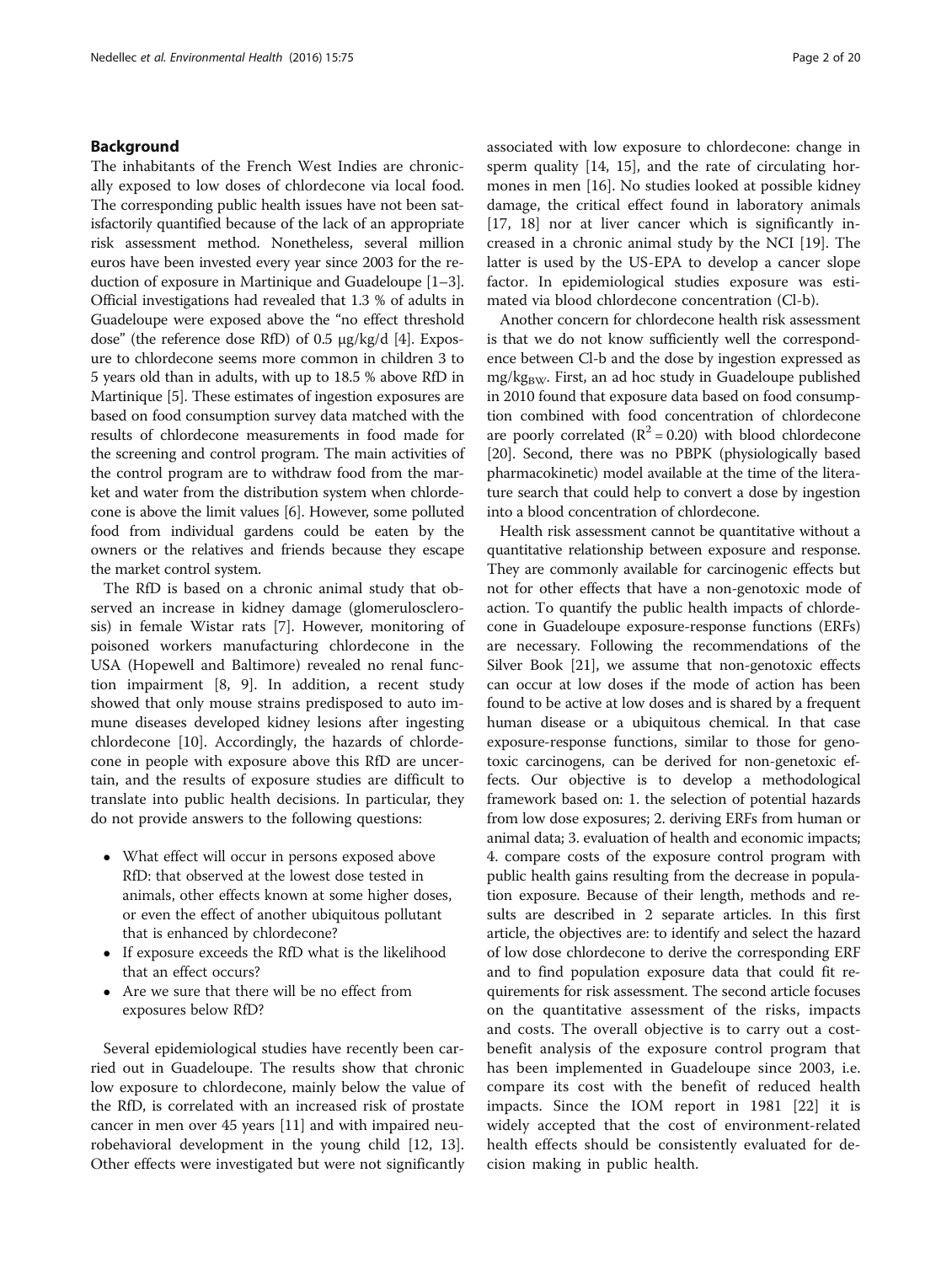# Methods

### Document search

In April 2013, we searched publications on pharmacokinetics, mechanisms of action and toxicity of chlordecone in MEDLINE and TOXLINE with the following key words: "Chlordecone" OR "Kepone" OR "143-50-0" without any other limitation. Some French scientific revues that are not indexed in MEDLINE were also screened. We excluded articles that are:

- 1. Abstracts only or conference proceedings
- 2. Editorials
- 3. Review articles on general topics (pesticides, organochlorides, reproductive toxins, etc.)
- 4. Anonymous references (no author name)
- 5. Reference duplicates
- 6. Eco-toxicity studies
- 7. The development of chemical or biochemical tests studies
- 8. Studies only of mirex, photomirex or kelevan

Based on information in the title and abstract, studies were classified into categories of interest for health risk assessment: Pharmacokinetics (absorption, distribution, metabolism, excretion); Mechanisms of action; Toxic Effects; Epidemiological Studies; Reviews and various.

#### Chronic low dose hazard identification

We use 2 definitions of "low dose". When analyzing mode of action (MOA) for key-event identification in mechanistic studies, the "low dose" hazard is: an adverse biological change occurring in the range of typical human exposures or at doses lower than what has been used in standard toxicology testing protocols [\[23](#page-17-0)]. Mechanistic studies that explore the key event for a MOA are not chronic and mostly not low dose, because one needs dose levels high enough to produce the effect. Our objective is to assess risk from chronic exposure to low dose of chlordecone, because this is the situation in Guadeloupe. The gap between the available knowledge and the information needs for decision making is very frequent in environmental health. Here, to decide if an adverse effect can result from low dose exposure the available knowledge comes from acute exposure studies and there is no alternative. First we identify the keyevents of a MOA in mechanistic studies, and then if the data meet our criteria (see below) we assume the effect resulting from the key-events to be possible at chronic low-dose.

The first human data on adverse effects of chlordecone come from a cohort of workers poisoned in a chlordecone factory because of poor industrial hygiene. Exposures were very high (above 1 mg/ $l_{\text{blood}}$ ) and caused poisoning cases ranging in severity from a mild illness to a severe, totally disabling infirmity [[24, 25\]](#page-17-0). Then toxicologists tried to understand the adverse effects observed among the workers. Hence, chlordecone has undergone many toxicological studies in vitro or in vivo using mostly relatively high doses (>10 mg/kg/d). These studies are old and almost entirely devoted to acute and subchronic effects. However, many mechanistic studies have identified the role of chlordecone in endocrine disruption, liver enzyme induction and unbalanced cellular energy. The analysis of available knowledge on the mode of action (MOA) aims to identify the effects of chlordecone that can occur at low doses, effects for which we will derive ERFs. After verifying consistency between the human and animal data or consistency between the animal species tested, the effects whose MOA meets at least 2 of the following 3 criteria will be selected as potentially effective at low dose:

- 1. The key-event for a MOA is observed at concentration  $\leq 1$  µM or dose < 1 mg/kg/d
- 2. The MOA is identical to that of a frequent human disease
- 3. A ubiquitous chemical follows the same MOA

For chlordecone we have chosen the low dose values based on an inventory of the range of doses used in toxicological studies. Most of them are between 10 and 40 mg/kg/d, for acute effect testing. As mechanistic studies are often based on one dosage, we consider that less than 1 mg/kg/d is a low dose for acute chlordecone exposure. The corresponding concentration is approximatively 0.1 μM based on information reported by End et al. 1979 [[26](#page-17-0)]. They wrote that a brain concentration of 2 μM corresponded to an external dose of 40 mg/kg. This is a 0.05  $\mu$ M per mg/kg that we rounded to 0.1  $\mu$ M taking into account the fact that the brain is not the most impacted organ after a 40 mg/kg dose (see Figure I in Additional file [1\)](#page-16-0).

#### Deriving ERFs

Having identified via MOA analysis the possible effects at low dose, we derive the ERFs based on quantitative data from either human or animal studies. Studies used to derive an ERF must meet all the following criteria:

- 1. Epidemiological studies (cohort or case–control only); or animal studies following the OECD or US-EPA guidelines, with at least 2 dose groups in addition to the control group;
- 2. Study outcomes corresponding to one of the effects identified as occurring at low dose;
- 3. Quantitative measurement of chlordecone exposure (biomarkers or external doses);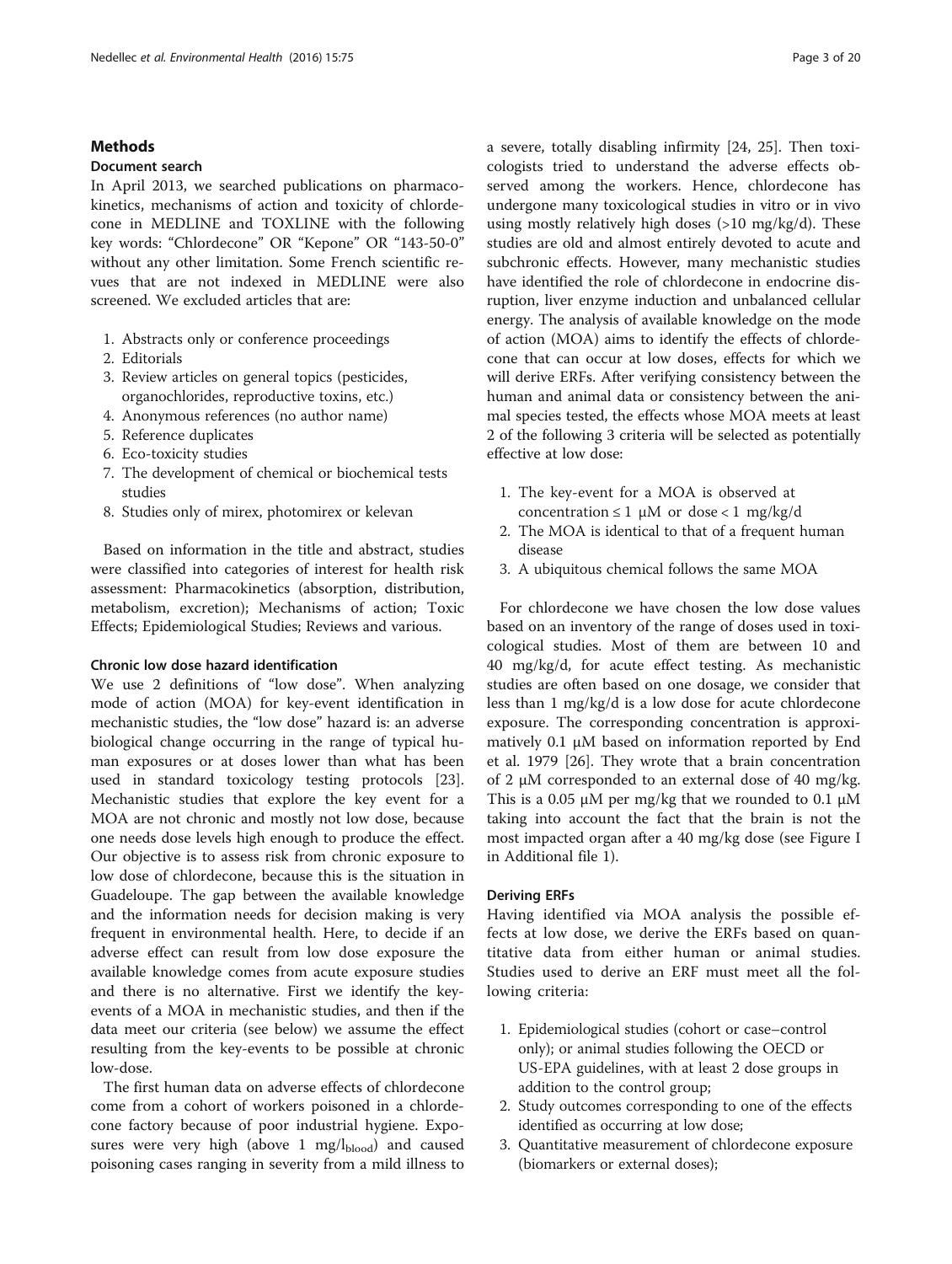- <span id="page-3-0"></span>4. Exposure duration  $\geq 1$  year or exposure in utero + post natal;
- 5. Medical or histopathological diagnosis of the disease;
- 6. Statistical tests of risk indicators;
- 7. Cofactor control in epidemiological studies (smoking, weight, age, gender, income level, other exposures, etc.).

Our study limited the ERF derivation to chronic exposure studies. In animal studies, this criterion corresponds to a length of at least 1 year of day to day consecutive exposure. Developmental studies need other criteria because in rodents developmental period is less than 1 year. Exposure only in utero or only post-natal will not adequately reflect the exposure of a new born and infant. It is why we selected only studies where exposures happen during gestation and early stage of life (postnal).

#### ERF Derivation methods

In regulatory risk assessment, the objective is to protect the population from exposures that can lead to unacceptable risks. Here, we seek to know what are the actual risks in the French Indies population exposed to chlordecone. Accordingly, we are interested not only in the critical effect (generally defined as the first one to appear in the dose range tested) but all effects at low dose. There will be as many ERFs as effects of chlordecone at low dose for which there exist quantitative human or animal data. Then we are looking for representative average data and not just the data about the most sensitive specie or sex. If an effect is significant in both sexes or in both species, the ERF will be calculated as an average risk of both sexes or both species. However, if the effect is significant in only one of the 2 sexes, the ERF will be derived only from data of that sex and will apply in the risk assessment to persons of the corresponding sex. From animal studies as well as from epidemiological studies the derivation of ERFs involves 2 steps: choose a point of departure (POD) then draw a straight line from the POD to the origin [\[27](#page-17-0)].

#### ERFs based on epidemiological studies

When deriving ERFs from epidemiological results, attention must be paid to causality [\[28\]](#page-17-0). Greenland indicated that, even with a systematic analysis of the well-known Hill's criteria [[29\]](#page-17-0), causality will have little support or plausibility if the mode of action is unknown. As our framework starts with a systematic analysis of MOA, ERFs based on epidemiological will only be established for effects with known MOA.

Some epidemiological studies give an ERF directly. Otherwise, the ERF is estimated with the data presented in the study. The POD for the ERF is the risk indicator: relative risk (RR) or odds ratios. Extrapolation of this POD towards the origin is to divide the difference in risk (RR-1) by the exposure difference between the exposed group and the reference group. If an epidemiological study gives risk indicators for more than 2 groups (exposed/not exposed), use the risk indicator of the first group statistically different from the reference group. This rule is made to prevent obvious uncertainty propagation and is discussed with results on prostate cancer. For cancer effects, we assume that the probability of response is proportional to the duration of the exposure. In this case, the average (or median if average is not available) length of exposure in the study is used to standardize the ERF for a standard human lifetime (i.e. 70 years). The ERF is calculated with the following equation:

$$
ERF = (RRa - 1) / a \times TW
$$
 (1)

ERF = Exposure-response function (lifetime) expressed as invers of unit exposure

a = exposure difference between the reference group and the RR exposed group (in μg/L)

 $RR_a$  = relative risk related to the exposure difference "a"

TW = time weighted factor = standard human lifetime (70y)/mean duration exposure in the study (used only for cancer effects).

#### ERF from animal studies

Experimental animal data are modeled as benchmark dose (BMD) [[30](#page-17-0)]. A BMD is a dose corresponding to a specified probability of occurrence (the risk) of the adverse effect (the hazard), also called benchmark response (BMR). Many models (or functions) can be fit to toxicological data. The US-EPA has developed software that simultaneously estimates several models from study data. We use the BMDS v2.4.0 software for BMD determination from animal data. This software is freely available on the website of the US-EPA [\[31\]](#page-17-0).

From animal data, the POD will be the best BMD. The best BMD is the one from the model with the best fit to the data, or, when statistical tests cannot decide between different models, the geometric mean of the respective BMDs. US EPA, in order to protect the population, uses the lower limit of the confidence interval at 95 % around the BMD (Noted BMDL) as POD. In our work the objective is to obtain the best estimate of the impacts and costs, so we have to think in terms of expected value and not in terms of safety margin. Therefore, we will use the central value of the BMD.

### Statistical tests before modeling the data

Original data from animal studies are organized into a data set which consists of 3 items: administered doses (e.g.: 0, 5, 10, 25, 50 mg/kg/d); number of animals per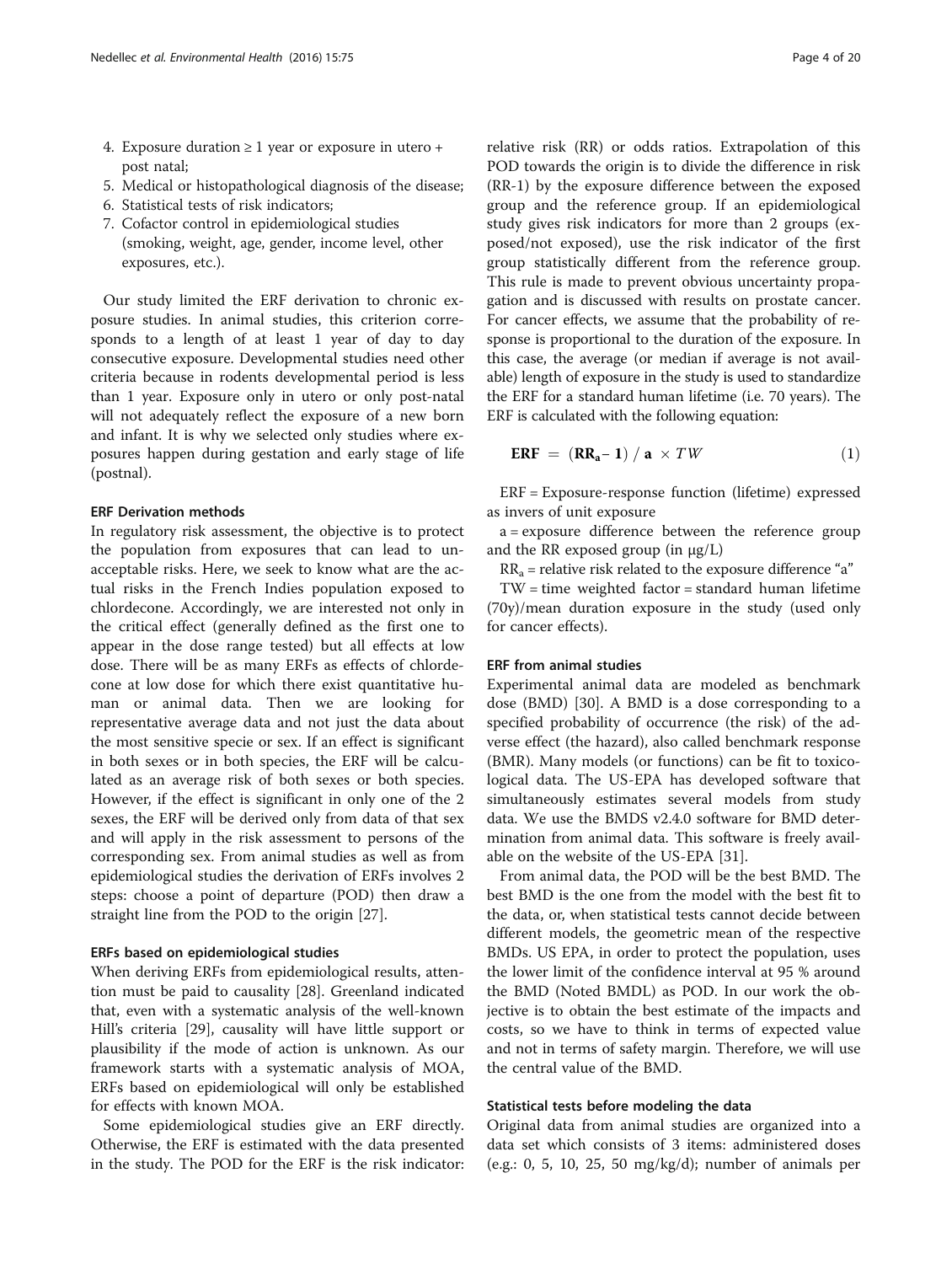<span id="page-4-0"></span>dose group; number of sick animals in each group. A data set is defined by gender, species and effect. Each data set is subjected to statistical tests before modeling. The first test, the Cochran Armitage trend test, verifies that the data set shows a significant trend of increasing incidence with increasing doses. It is performed with BMDS2.4.0 software. Second, the incidence rates of each dose group are tested against the incidence in the control group. The evaluation of the  $\chi^2$  test is performed with the R software [[32](#page-17-0)]. If the unilateral trend test (incidence should increase with dose) does not reject the null hypothesis ( $p > 0.025$  or Z <1.96), there is no significant increased trend and the data set is excluded. A dose group not significantly different from the control group is excluded from modeling. After exclusion of one or more dose groups, the data set is modeled if there remain at least 2 dose groups other than the reference group, otherwise it is excluded.

#### Benchmark dose modeling (BMD)

Briefly, in the BMDS2.4.0 software the models available for a dichotomous endpoint (quantal endpoint) are: Gamma\*, Logistic, Log-Logistic\*, Log-Probit\*, Multistage\*, Multistage-cancer, Probit, Weibull\* Quantal-linear. The models marked with a star can be constrained by either power  $\geq 1$  (Gamma and Weibull) or slope  $\geq 1$  (Log-Logistic and log-probit) or number of polynomial coeffi $cient \geq 0$  (Multistage). The Multistage-cancer model is available with 1, 2 or 3 stages. The polynomial coefficients of the Multistage-cancer model are always constrained to  $be \ge 0$ . Thus, they are 16 models available. We do not give more details on the equations and parameters of these models because they are fully described in the user guide of the BMDS2.4.0 software [[31](#page-17-0)].

BMDs can be computed relative to the background incidence as a Relative Risk (noted "extra risk" in BMDS software) or independent of the background incidence as an Absolute Risk (noted "added risk" in BMDS software). But since the background incidence in animals cannot be considered representative for humans, the BMDs will be computed as Absolute Risk, so that ERF can be used in any human population without knowing the background incidence. Each data set will be computed with the 16 models, and the best is selected according to the statistical tests described above.

#### Choice of risk level (BMR)

As a general rule, the BMR (the probability of an adverse effect) should be selected close to the incidence in the first dose group so that modeling does not exceed too much the range of observations. A default 10 % BMR is recommended by US EPA for conventional animal data, because usually that corresponds to the power of studies with 20–50 animals per group. Here, we will use in all cases a 10 % BMR because this will facilitate comparaison with other BMDs derived by Public Agencies.

# Dosimetric adjustments

After modeling, animal BMDs are converted to human  $BMD$  ( $BMD<sub>HED</sub>$ ) with a dosimetric adjustment ( $DAF$ ), following the recommended use of "Body Weight $3/4$ " as the default method [[33\]](#page-17-0):

$$
BMD_{HED} = BMD \times DAF \qquad (2)
$$

DAF : Dosimetric Adjustment Factor for oral exposure  $(-) = (BW_A/BW_H)^{1/4}$ 

 $BW_A = Animal body weight (kg)$ 

 $PC_H$  = human body weight (kg)

#### Point of departure (POD)

The point of departure is the best  $BMD_{10-HED}$  ( $BMD_{HED}$ ) for a 10 % BMR). Out of the 16 model results, we exclude results that are significantly different from the data set: Goodness of Fit test with  $p < 0.1$ ; residual value near the BMR is higher than  $|2|$ ; those that give aberrant BMD (usually infinitesimal); those for which the calculation of statistical tests failed; and those which have more parameters than the number of dose groups modeled. In quantal models, often a background parameter quantifies the probability that the outcome being modeled can occur in the absence of exposure. This information comes from the zero dose groups, so these groups are included in the number of groups taken into account. If several models remain acceptable after this procedure, a further test is applied: if the ratio between the lowest and the highest BMD is less than or equal to 3, then the POD is equal to the geometric mean of acceptable BMDs; if the ratio is greater than 3, then the POD is equal to the BMD having the smallest value of AIC (Akaike's Information Criterion). The AIC test refers to the principle of parsimony: the smallest value of AIC means, in a group of models, the one that best fits with the least possible parameters.

#### Exposure-response function derivation

The ERF is the risk (here the BMR) divided by the point of departure (here the  $BMD_{10-HED}$ ):

$$
ERF = BMR_{10}/POD \qquad (3)
$$

 $ERF = Exposure-response$  function expressed as  $(mg)/$  $kg/d)^{-1}$ .

BMR<sub>10</sub> = Benchmark response of 10 %  $(-)$ 

 $POD = BMD_{10-HED} = \text{Benchmark}$  dose human equivalent for a BMR of 10 % (mg/kg/d)

Assuming that the probability of cancer at a constant dose increases linearly with exposure duration, a time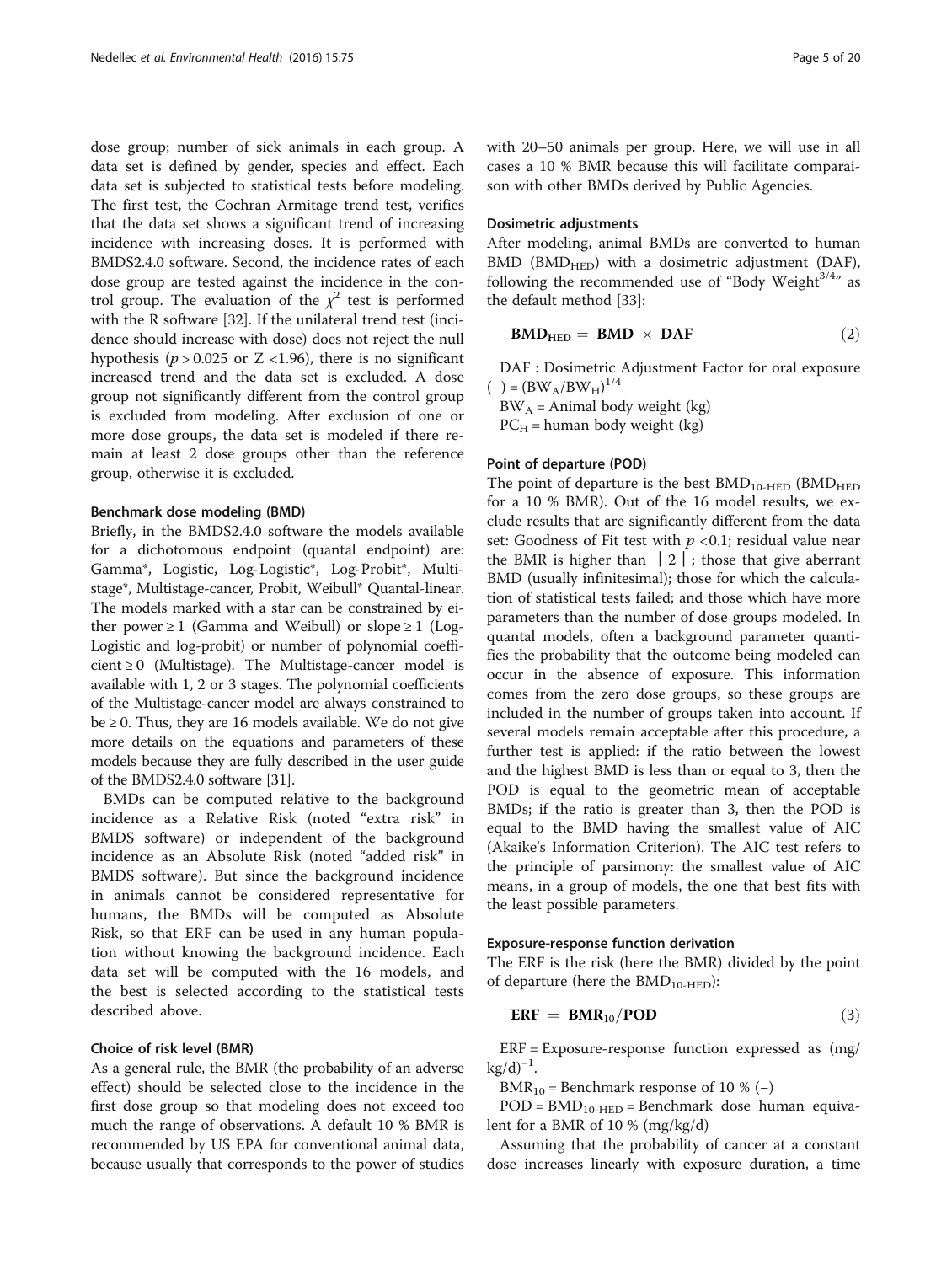weighting is applied to ERFs for carcinogenic effects if the exposure duration in the original study is not equal to the standard default lifespan of the animal species tested. Standard lifespans for humans, rats and mice, are respectively 70 years, 2 years and 2 years [[34](#page-17-0)]. The weighting is to multiply the ERF by the ratio of the standard lifespan and the duration of exposure in the study.

#### Grouping data sets

Because grouping data sets can strengthen the statistical power and robustness of the derived BMD it could be interesting to group data sets before modeling them if they meet some statistical and biological criteria. Unfortunately there was no possibility for grouping data sets with the available data on chlordecone. So this point will not be detailed here. Interested readers can find description of the methods and discussions on advantage and weakness elsewhere [\[35](#page-17-0)].

#### Exposure data from the Guadeloupe population

Two approaches have been used in the past to assess exposures to chlordecone in the Guadeloupe population: biomarker measurement (called here "blood chlordecone") and exposure estimated by food consumption combined with concentrations of chlordecone in food (called here "dose by ingestion"). An ad hoc study published in 2010 found that dose by ingestion in Guadeloupe is poorly correlated  $(R^2 = 0.20)$  with blood chlordecone [[20\]](#page-17-0). Moreover, for the comparative analysis of health costs and expenditures for preventive actions (see article 2) we need data spaced over time to estimate the exposure difference attributable to the exposure reduction program. The chronology of the public actions for reducing exposure was reported in a recent study [[36\]](#page-17-0). Accordingly, one can consider that the exposures measured until 2003 describe the situation before the reduction program. Those measured since 2004 are influenced by this program [[1](#page-16-0)–[3\]](#page-17-0).

Due to the specific persistence of chlordecone in blood, the best indicator of chronic exposure appears to be the blood chlordecone concentration (expressed in  $\mu$ g/L<sub>blood</sub>). Furthermore there are no ingestion exposure data before 2005, which prevents estimating the ingestion exposure difference due to the program. Therefore we sought all studies that have measured blood chlordecone concentrations in Guadeloupe.

### Substitution method for censored data

Where measurements are below the limit of detection (LD), the maximum likelihood estimation method (MLE) is often considered the gold standard for substituting values for the censored data. Ganser and Hewett published a simplified method called "β-substitution" giving very similar results, sometimes better than the

#### Data preparation

Distributions that are not normal can be described by the value of quartiles or other percentiles deemed appropriate. With quartiles, the population is divided into 4 groups: those whose exposure is between zero and the 25th percentile (P25), then those between P25 and P50, those between P50 and P75 and finally those from P75 to the maximum value. When a sample includes censored data due to the LD, the first group is divided in 2 parts: those whose exposures are somewhere between 0 and LD and those between LD and P25. For this particular group average value will be calculated according to β-substitution method called "βM". Finally, the average exposure in each group shall be calculated as follows:

1st group (results  $\langle$  LD), exposure equals the mean β-substitution (βM)

2nd group (from βM to P25), exposure equals the geometric mean of βM and P25

3rd group (P25-P50), exposure equals the mean of P25 and P50

4th group (P50-P75), exposure equals the mean of P50 and P75

5th group (P75-max), exposure equals the geometric mean of P75 and max.

If the proportion of results < LD exceeds 25 %, then the second group takes the average value of βM and P50 and there are only 4 exposure groups. If the proportion of results < LD exceeds 50 %, then the second group takes the average value of βM and P75 and there are only 3 exposure groups.

### Results

Available studies on the toxicity of chlordecone for low dose hazard identification (mode of action and keyevents) are numerous but generally old. These studies were analyzed in depth, and the details are reported elsewhere [[35\]](#page-17-0). Here we provide a summary of the main results for MOA and key events. The studies were mainly focused on the acute toxic effects observed in workers poisoned in the 70s because of poor industrial hygiene in a chlordecone factory (Hopewell, USA) [[24, 25, 38](#page-17-0)–[41\]](#page-17-0).

Chlordecone is a known endocrine disruptor in humans with low agonist affinity for estrogen receptor ER-α [[42](#page-17-0)–[49\]](#page-17-0). There are numerous studies on estrogen affinity in other species. They are less relevant and not different from those in humans. However, its adverse effects involve mechanisms partially comparable to estradiol. Chlordecone follows other toxicological pathways, mainly: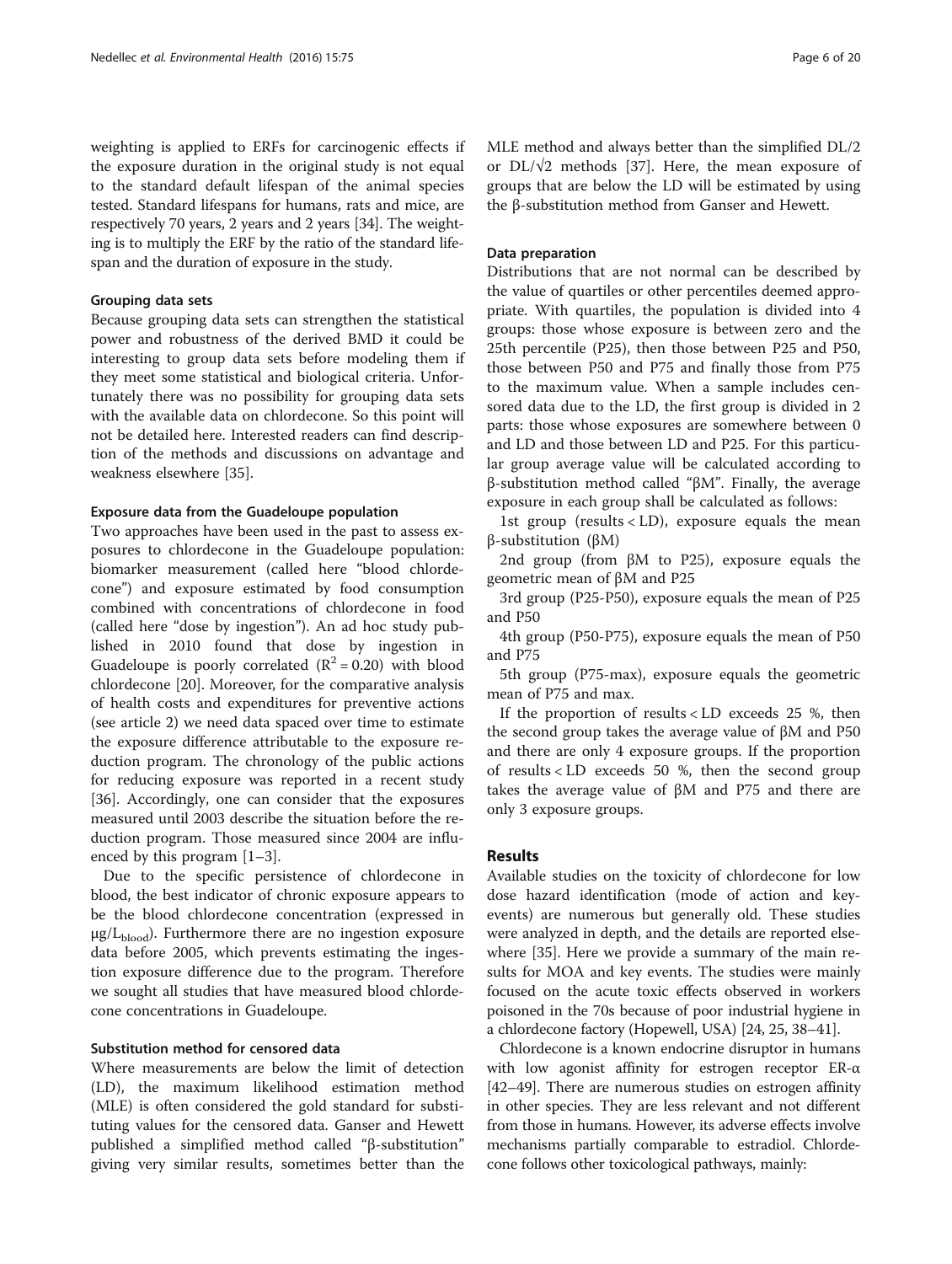- induction of hepatic cytochrome [[50](#page-17-0)–[69\]](#page-18-0).
- inhibition of ATPase in the liver [\[52](#page-17-0)–[55](#page-18-0), [69](#page-18-0)].
- inhibition of ATPase in the brain [\[70](#page-18-0)–[82\]](#page-18-0).
- perturbation of neurotransmitters such as dopamine, epinephrine, norepinephrine, serotonin, betaendorphin, enkephalin and gamma-aminobutyric acid [\[50,](#page-17-0) [83](#page-18-0)–[100\]](#page-18-0).
- leakage of intracellular calcium  $[26, 101-106]$  $[26, 101-106]$  $[26, 101-106]$  $[26, 101-106]$  $[26, 101-106]$  $[26, 101-106]$  $[26, 101-106]$ .

The US EPA and the IARC considered chlordecone non-genotoxic. Some epigenetic mechanisms of chlordecone carcinogenicity have been tested on human cell culture. It has proved capability to: inhibit arginine methylation [[107](#page-19-0)], inhibit aromatase activity [\[108\]](#page-19-0), cause DNA single strand breaks [[109](#page-19-0)], limit intercellular communication [\[110, 111\]](#page-19-0) and increase the activity of certain protein kinases (MAPK, PI3-K) [[112](#page-19-0)]. Most of these effects are also observed in laboratory animals [[113](#page-19-0)–[116](#page-19-0)]. Finally, a recent study showed the ability of chlordecone to promote angiogenesis and neovascularization via acti-vation of ER-α at low doses [\[117](#page-19-0)].

Our in depth analysis of MOA and key-events led us to consider 4 non-genotoxic effects of chlordecone potentially effective at low dose:

- increased mostly hormone-dependent cancers (prostate and breast),
- hepatotoxicity,
- neurotoxicity,
- and developmental impairment (brain and probably heart),

For cancer promotion, the MOA effective at low doses are aromatase inhibition [[108](#page-19-0)], disruption of intercellular communication [[116, 118](#page-19-0)], and the increase of angiogenesis [\[117](#page-19-0)]. The ubiquitous substances that share the same MOA are bisphenol A, DDT, DDE and lindane. Regarding hepatotoxicity, the MOA is the induction of cytochrome P450 [[60, 62](#page-18-0)], which can also led to cancer development via reactive oxygen species production. Induction of CYP450 is a reversible effect but it is shared by numerous chemicals ubiquitous in the human environment: 2,3,7,8-TCDD, PCBs and lead. Regarding neurotoxicity in adulthood, the key-event observed at low doses is a decrease of ATPase activity [[73, 76, 80](#page-18-0), [81\]](#page-18-0). This can be related to human diseases, for example lower brain ATPase activity in the elderly may contribute to the onset or worsening of neurodegenerative diseases such as Parkinson's disease or Alzheimer's. This MOA is shared by acrylamide and cadmium and other ubiquitous metals. Other key-events were studied for neurotoxicity in adulthood, like cellular calcium leakage or perturbation of neurotransmitters (see references above) but unfortunately not studied at low doses. Moreover, we made the hypothesis that if those keyevents (decreased ATPase cellular, calcium leakage and some specific endocrine disruption) occurred in utero and during early months of life, the central nervous system development could be impacted leading to cognitive impairment. These key-events have not been studied in "developmental studies". In vivo developmental studies involved in low dose neurotoxicity looked mostly at altered stress response [\[119](#page-19-0)–[122\]](#page-19-0) that is less relevant in human. Our hypothesis is reinforced with the fact that other developmental neurotoxic substances (i.e. heavy metals) that impair cognitive ability of children, share some of the same cellular key-events. At least, authors of the TIMOUN cohort study (description of this study appears in next section) have postulated the same hypothesis, mostly based on endocrine disruption, and found inverse correlation between chlordecone blood concentration of mothers during pregnancy and decrease in neurological performance in boys at 18 months of age but not in girls (this discrepancy could confirm that an endocrine mechanism is involved).

Nephrotoxicity is not among possible low dose effects according to our analysis of the MOA, mainly because the underlying mechanisms remain unclear (Is the chlordecone responsible for triggering autoimmune diseases that will subsequently impact the kidneys? Or it has a direct toxicity to the kidney glomeruli?), there are inconsistencies between humans and animals and inconsistencies between different rodent species or strains. However, a doubt remains as to the role of chlordecone in promoting autoimmune diseases like systemic lupus erythematosus. Kidney damage is the critical effect chosen by several health safety agencies [\[17, 18](#page-17-0), [123\]](#page-19-0). All have derived a reference dose from data of the Larson et al. study [[7\]](#page-17-0). In order to compare the risk assessment of this effect with others, we will derive an ERF for kidney damages following the same methods.

For deriving ERFs we found quantitative studies (epidemiological and toxicological) for only 3 out of the 4 possible low-dose effects of chlordecone: cancer promotion, liver toxicity, and developmental impairment. Neurotoxicity in adults is a possible low dose effect of chlordecone but for which no ERF can be derived up to now (December 2015) for lack of a quantitative study.

In humans, studies of workers poisoned in the Hopewell factory are not suitable for deriving chronic ERFs because the exposure time could have been less than one year; moreover, all neurological, hepatic, or fertility symptoms disappeared some weeks after exposure cessation [[24](#page-17-0), [25, 38](#page-17-0)–[41\]](#page-17-0). There are 2 recent epidemiological studies in the French Antilles with exposure time longer than 1 year and eligible effects. The first is a case control study that found a statistically significant dose-dependent association between risk of prostate cancer and blood levels of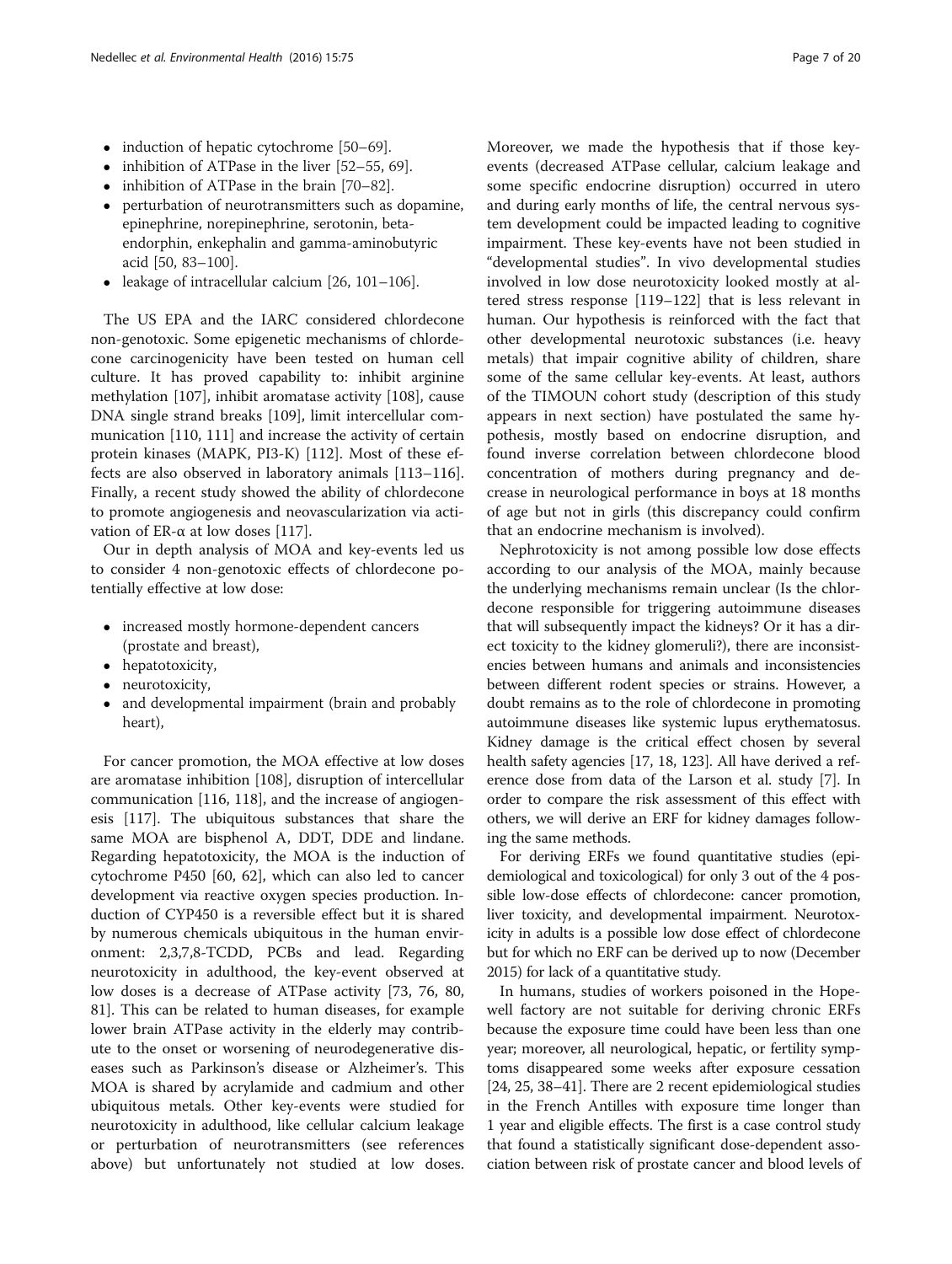chlordecone [\[11\]](#page-17-0). The second is a cohort of mothers and children followed from birth (cohort TIMOUN). Published in 2012, the first results have identified signs of neurotoxicity in children 7 months after birth correlated with chlordecone levels in cord blood and breast milk [[12](#page-17-0)]. New results published in 2013 confirmed the previous results 18 months after birth and with more detail. Alteration of neurobehavioral development at 18 months is characterized by a decrease in fine motor skills statistically significant only in boys [\[13\]](#page-17-0).

In animals 3 chronic (>1 year) and multi dose studies meet our criteria [\[7, 19](#page-17-0), [124\]](#page-19-0). The NCI study shows a significant increase in liver cancers (carcinomas) in rats (Osborne-Mendel) and mice (B6C3F1) [[19](#page-17-0)]. It is of intermediate quality because the initial doses, due to their excessive toxicity, were reduced during the course of the experiment. In addition, the control groups consisted of 10–20 animals against 50 in the dose groups. This weakness was offset by the addition of control animals from other experiments in the same laboratory during the same period. The doses were subject to time weighted averaging, which is acceptable from a mathematical point of view but maybe not from a biological point of view. The Reuber study [[124](#page-19-0)] looked at liver cancers in albino rats (unspecified strain). Published data are incomplete and far from scientific quality standards. Nevertheless, the results could be modeled for comparison. The Larson et al. study [\[7](#page-17-0)] reports several effects including hepatotoxicity. Six dose groups were tested (1, 5, 10, 25, 50, 80 ppm), but in the last 2 groups all animals died during the first 6 months (unspecified cause of death). The dose group at 1 ppm is part of a separate experiment. There are also high rates of missing animals at the end of the study, ranging from 30 % in the controls to over 80 % in the group of 25 ppm. The causes of these "disappearances" are not reported. Despite these weaknesses, the study data could be modeled because its scientific qualities were considered sufficient to support a reference dose derivation by many health safety agencies [[17, 18,](#page-17-0) [125](#page-19-0)].

Available data for exposure characterization come directly from epidemiological studies conducted in Guadeloupe since 1999. They provide some distributions of the blood chlordecone concentration in the sampled population. The first one, called INSERM, is a crosssectional study held between 1999 and 2001 with 2 different sample populations: agricultural workers  $(n = 42)$ and non-agricultural workers ( $n = 45$ ). It aimed to measure the exposure of men to chlordecone and to study its impact on male fertility [[15\]](#page-17-0). We will use only nonagricultural worker data because the exposures of the agriculture workers were much too high to be representative of the general population. The second study, called HIBISCUS and conducted in 2003, aimed to investigate

the cross sectional prevalence of exposure to chlordecone in pregnant women  $(n = 112)$  and neonates  $(n = 109)$ [[126](#page-19-0)]. The third, called cohort TIMOUN and carried out between 2004 and 2007, aimed to assess the impact of the exposure on the course of pregnancy  $(n = 371)$  and on the development of the child ( $n = 265$ ) [\[20\]](#page-17-0). The fourth, called KARUPROSTATE and carried out between 2004 and 2007, is a case–control study  $(n = 623/671)$ . It aimed to investigate the relationship between the risk of prostate cancer and exposure to chlordecone in men aged over 44 years [\[11](#page-17-0)]. The quartiles of measured Cl-b levels in these studies were reported in a recent review article [[127\]](#page-19-0).

The ERFs derived from the available epidemiological or experimental studies are presented in Table [1](#page-8-0). The benchmark dose model results are shown in Tables [3](#page-10-0), [4](#page-11-0) and [5.](#page-12-0)

For prostate cancer, the KARUPROSTATE study includes 623 cases (new cases of prostate cancer diagnosed in Guadeloupe between 2004 and 2007) and 671 controls. Exposures are measured by Cl-b  $(LD = 0.25 \mu g)$ Lblood). The authors found an increased risk of cancer significantly correlated with the increase in current Cl-b (p trend  $= 0.002$ ). The odds ratio is only significant in the most highly exposed group. The Table [2](#page-9-0) presents the ERFs of the 3 exposure groups, calculated using Equation [1.](#page-3-0) The ERF retained is that of the most exposed group:  $0.114$  ( $\mu$ g/L<sub>blood</sub>)<sup>-1</sup>. Linear regression of the 3 ERFs gives a fairly similar slope factor of: 0.096 (μg/  $L_{\text{blood}}$ <sup>-1</sup> (cf. Fig. [1\)](#page-9-0). The mean exposure duration was 33y, thus the ERF weighted for a standard lifespan exposure is 0.242  $(\mu g/L_{blood})^{-1}$ . According to the cancer registry, the background incidence of prostate cancer in Guadeloupe is 259 per 100 000 (gross rates, all ages), based on an average 510 new cases a year [[128](#page-19-0)]. Assuming there is no risk of prostate cancer before the age of 44 years and taking the number of men aged over 44 years (65000 in 2007, according to INSEE), the incidence rate is 770 per 100000 (510 cases/65000 men). Hence, the ERF based on relative risk can be converted to an absolute risk equivalent of 0.0019  $(\mu g/L)^{-1}$  (=0.242  $(\mu g/L)^{-1} \times 0.0077$ ). The latter applies to any population of men aged over 44 years.

For developmental impairment, in the prospective cohort TIMOUN cognitive ability scores were measured in 141 young children exposed to chlordecone during pregnancy and lactation. The exposures were measured at birth by chlordecone concentration in cord blood (μg/  $L_{\text{cord-blood}}$ ) and 3 months later by the chlordecone concentration in breast milk. The latter is not used here. There are 30 % of censored data in cord blood measurements  $(LD = 0.06 \mu g/L_{\text{cord-blood}})$ . Cognitive abilities were measured at age 7 months [\[12](#page-17-0)] then at 18 months [\[13](#page-17-0)]. At 18 months, the authors used a standardized procedure to evaluate cognitive development named "Age and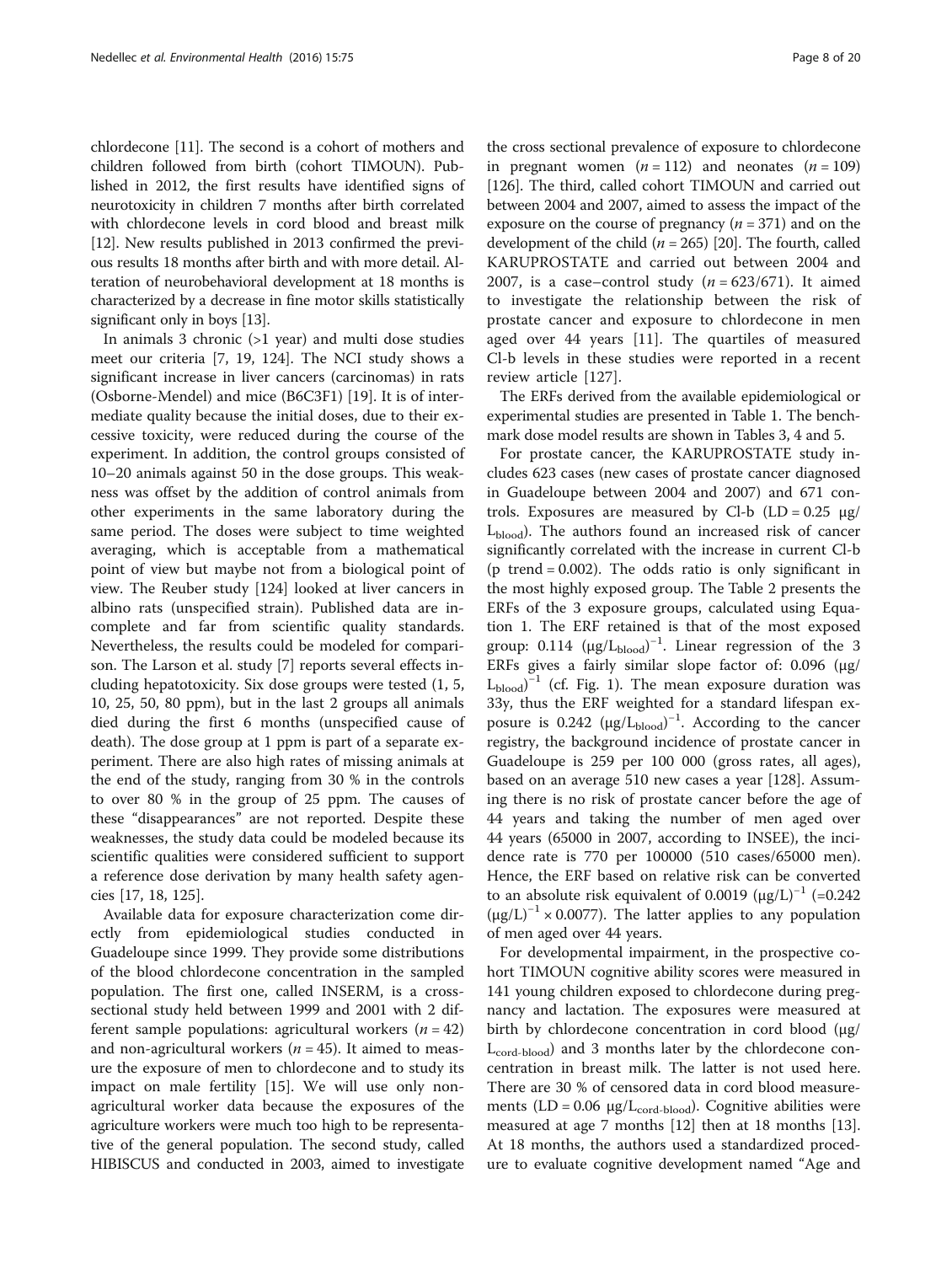<span id="page-8-0"></span>

| Table 1 Exposure response function (ERF) and main information taken into account for derivation     |                                          |     |                            |                           |           |                                                          |            |                   |                              |                                                                           |                 |                                                                                                                                                                                                                                                                                                                                                                                                                                                                                                                                                                                                                                                                 |
|-----------------------------------------------------------------------------------------------------|------------------------------------------|-----|----------------------------|---------------------------|-----------|----------------------------------------------------------|------------|-------------------|------------------------------|---------------------------------------------------------------------------|-----------------|-----------------------------------------------------------------------------------------------------------------------------------------------------------------------------------------------------------------------------------------------------------------------------------------------------------------------------------------------------------------------------------------------------------------------------------------------------------------------------------------------------------------------------------------------------------------------------------------------------------------------------------------------------------------|
| Effect                                                                                              | Study Design                             | sex | Species/ Exposure duration |                           |           | DAF (-) BMR or <b>A</b> RR POD TW (-) Raw Absolute Unit* |            | $ERF_{\text{TW}}$ | $\mathsf{ERF}_{\mathsf{TW}}$ |                                                                           | affected        | of risk estimated with this ERF<br>Population Dominant source of variability                                                                                                                                                                                                                                                                                                                                                                                                                                                                                                                                                                                    |
| Prostate cancer A                                                                                   | Case/control Human/M Digestive 33 y      |     |                            |                           | 2g        |                                                          | 6.741 2.12 |                   |                              | $0.242^*$ $0.0019$ $(1.90/1_{\text{block}})^{-1}$ Men > 45 $10_{95\%}$ OR | years           |                                                                                                                                                                                                                                                                                                                                                                                                                                                                                                                                                                                                                                                                 |
| Developmental<br>impairment<br>coqnitive                                                            | Prospective Human/M in utero +<br>cohort |     | post-natal                 | Gestation +<br>post-natal | the study | Slope factor taken from                                  |            | $-0.320 -0.320$   |                              | $L_{\text{cord-block}}$<br>/ān)                                           | newborn<br>Male | point and 1 fine motor point<br>Equivalence between 1 QI<br>at 18 months of age                                                                                                                                                                                                                                                                                                                                                                                                                                                                                                                                                                                 |
| Iver cancer                                                                                         | Experimental Mouse/                      | M   | Diaestive                  | 80 wk.                    | 0.15      | 0.10                                                     | 0.048 1.30 | 2.692             | 2.692                        | $(mg/kg/d)^{-1}$                                                          | ₹               | Conversion of ingestion dose<br>to blood concentration                                                                                                                                                                                                                                                                                                                                                                                                                                                                                                                                                                                                          |
| Renal lesions                                                                                       | Experimental Rat/F                       |     |                            | Digestive 20 month        | 0.26      | 0.10                                                     | $0.012$ na |                   |                              | 7.923# $0.0022$ (mg/kg/d) <sup>-1</sup> Women                             |                 | Conversion of ingestion dose<br>to blood concentration                                                                                                                                                                                                                                                                                                                                                                                                                                                                                                                                                                                                          |
| Δexpo. BMD <sub>10</sub> - <sub>HED</sub> = BMD <sub>10</sub> x DAF. Δexpo = average exposure in RR |                                          |     |                            |                           |           |                                                          |            |                   |                              |                                                                           |                 | A: Multigner 2010 [11], B: Boucher 2013 [13]; C: NC  1976 [10]; D: D. Ristory 1979 [7]. DAF: dosimetric adjustment factor for animal to human dose conversion. BMR: benchmark response. ARR = RR-1. POD = BMD <sub>10</sub> - <sub>HED</sub> or<br>group less average exposure in referent group. TW: time weighted factor (only for cancer effects). ERF: Exposure response function. Raw ERF- <sub>tw:</sub> ERF<br>resulting from Eq. 1 or 3 and weighted for time if necessary. Raw ERF <sub>rw</sub> = BMR/POD x TWF. Absolute ERF is the raw ERF from which background incidence (i <sub>n</sub> ) was subtracted if necessary (POD derived from relative |

| $\overline{\phantom{a}}$<br>$\ddot{\phantom{a}}$                  |
|-------------------------------------------------------------------|
| J<br>i                                                            |
|                                                                   |
| ころ メクサ サクランク クライ・クラン スタンフサ クライク ろうりょう クラン アクラ アクラーニュー クラン<br>フリリノ |
|                                                                   |
| $\frac{1}{2}$                                                     |
|                                                                   |
|                                                                   |
|                                                                   |
| $\frac{1}{2}$                                                     |
| į<br>$\frac{1}{1}$                                                |
| $\begin{bmatrix} 1 \\ 1 \\ 1 \\ 1 \end{bmatrix}$                  |
| ֚֚֚֬                                                              |
| こうこうしょう しょうしょう こうしょう こうしょう<br>うりい<br>l<br>ţ                       |
| 1 Alar<br>-<br>}<br>}<br>I                                        |

resumig from Eq. 1 or 3 and weighted for time if necessary: Raw Erk-<sub>mv</sub> = BMM/PUD X I Wr. Absolute Erk is the raw Erk from winch background incidence lip was subtracted if necessary (PUD deriver in the population): prosta risk or effect restricted to a part of the population): prostate cancer in men > 45y (I<sub>0</sub> = 0.0079), renal lesions (I<sub>0</sub> = 0.00027). For renal lesions, the background incidence is annual new cases of women with erythemat resulting from Eq. [1](#page-3-0) or [3](#page-4-0) and weighted for time if necessary: Raw ERF<sub>TW</sub> = BMR/POD × TWF. Absolute ERF is the raw ERF from which background incidence (I<sub>0</sub>) was subtracted if necessary (POD derived from relative systemic lupus. Absolute ERF $_{\sf TW}$  = Raw ERF $_{\sf TW}$  × I $_{\sf G}$ , SLE: systemic lupus erythematosus. F = Female. M = male. "na" not appropriate

\* Same unit for raw and absolute ERF. The unit of the POD is the inverse of the ERF unit. Cancer ERFs are for lifetime exposure

# Those ERFs must be used together with background incidence rates. For renal lesions, the incidence is for women with erythematous systemic lupus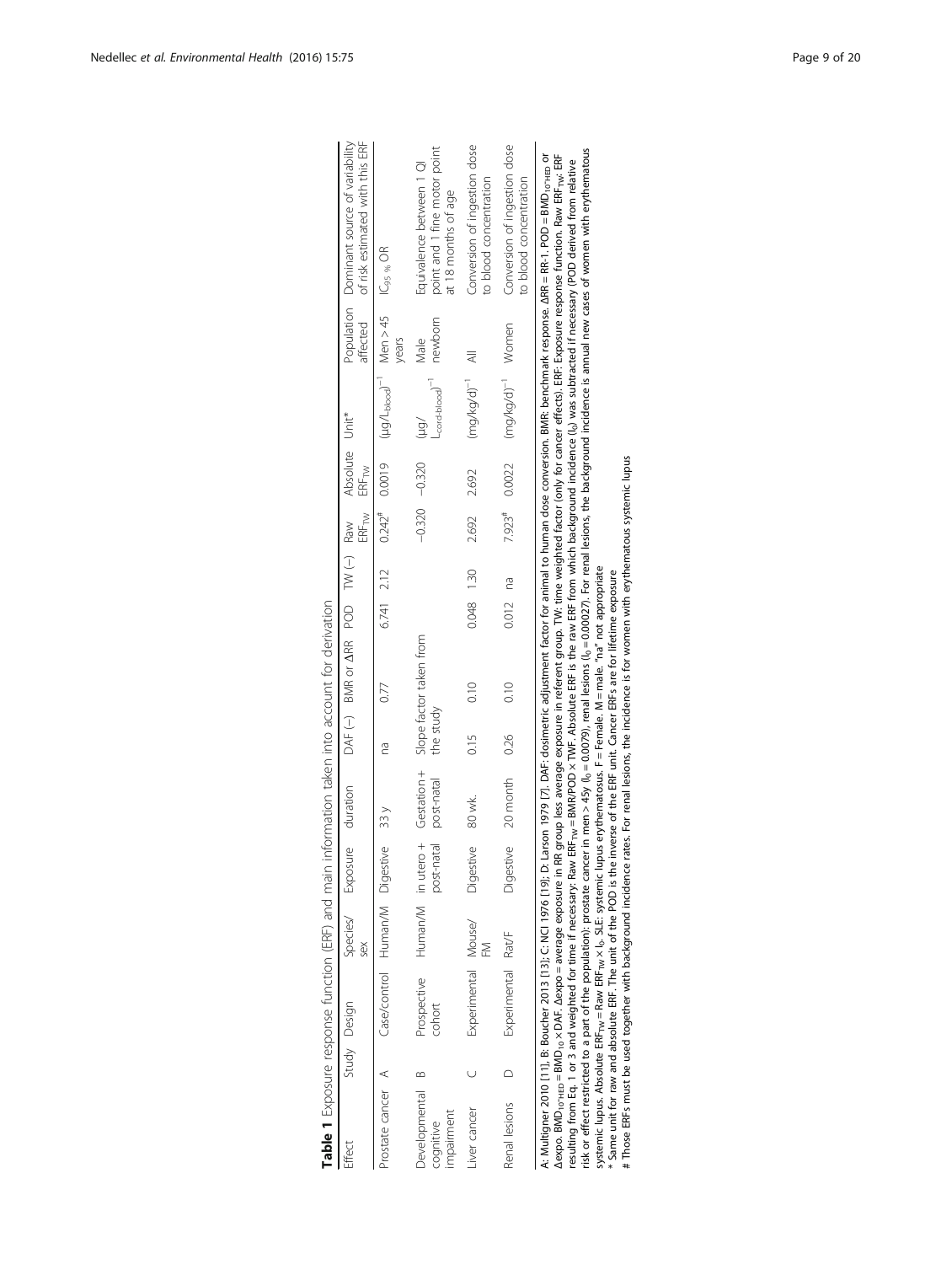| Exposure groups in the study<br>(µg/L <sub>blood</sub> ) | $OR_{\text{multivar}}$ ( $C_{95\%}$ ) (-) | Delta OR $(-)$ | Averaged exposure<br>$(\mu q/L_{\rm blood})$ | Delta Expo<br>$(\mu q/L_{\rm blood})$ | <b>ERF</b><br>$(\mu g/L_{\rm blood})^{-1}$ |
|----------------------------------------------------------|-------------------------------------------|----------------|----------------------------------------------|---------------------------------------|--------------------------------------------|
| $<$ 0.25 (LD)                                            |                                           | Ref.           | $0.125^a$                                    | Ref.                                  | Ref.                                       |
| $>0.25$ to 0.47                                          | $1.11(0.75-1.65)$                         | 0.11           | 0.360 <sup>b</sup>                           | 0.235                                 | 0.468                                      |
| >0.47 to 0.96                                            | 1.22 (0.82-1.83)                          | 0.22           | $0.716^{b}$                                  | 0.591                                 | 0.373                                      |
| $>0.96*$                                                 | 1.77 (1.21-2.58)                          | 0.77           | $6.866^{\circ}$                              | 6.741                                 | 0.114                                      |

<span id="page-9-0"></span>**Table 2** Prostate cancer risk increase and ERF calculation (data from Multigner, 2010 [[11](#page-17-0)])

ERF are calculated with Eq. [1](#page-3-0)

Results in bold face are used to derive the ERF

 $LD =$  limit of detection. Ref.  $=$  reference group

Delta OR = OR - 1; delta expo = average exposure value – 0.125; ERF = delta OR/delta expo

\* The maximal value in the study is 49.1 μg/L (cf. Guldner 2011 [[127](#page-19-0)])

a = Value stated by Multignier et al. to compute the test for trend

b = arithmetic mean of the minimum and maximum values of this exposure group

c = geometric mean of the minimum and maximum values of this exposure group, respectively: 0.96 μg/L and 49.1 μg/L

Stage Questionnaire" (ASQ). It includes 5 items: "personal-social", "Communication", "Problem solving", "Fine motor skills", and "Gross motor skills". Only fine motor skills scores of boys were significantly and inversely correlated with the concentration of chlordecone in the cord blood. According to the authors, this is consistent with the available knowledge including the endocrine disruption mechanism. This article gives a slope coefficient of the multivariate linear regression of −0.32 points of fine motor skills per  $\mu g_{chlordecone}/L_{cord-blood}.$ The relationship between the ASQ scores and IQ scores is not well known. For the purposes of our study we considered that an ASQ fine motor point equals an IQ point. According to our hypothesis the ERF would be −0.32 IQ point per μg/L<sub>cord-blood</sub> and applies only to newborn males.

The ERF for liver cancer is based on animal studies. With the NCI data on hepatic carcinomas, we obtained 4 sets of data: female and male rats, female and male mice. There is no significant difference between the control group and the first dose group in male and female rats (see: Additional file [2](#page-16-0): Table B). After excluding the first group in both datasets there remains only one dose group. This is insufficient for modeling, so those datasets are excluded. In B6C3F1 mice, all dose groups were significantly different from the control group and trend tests are significant. The grouping of males and females before modeling is not recommended because the



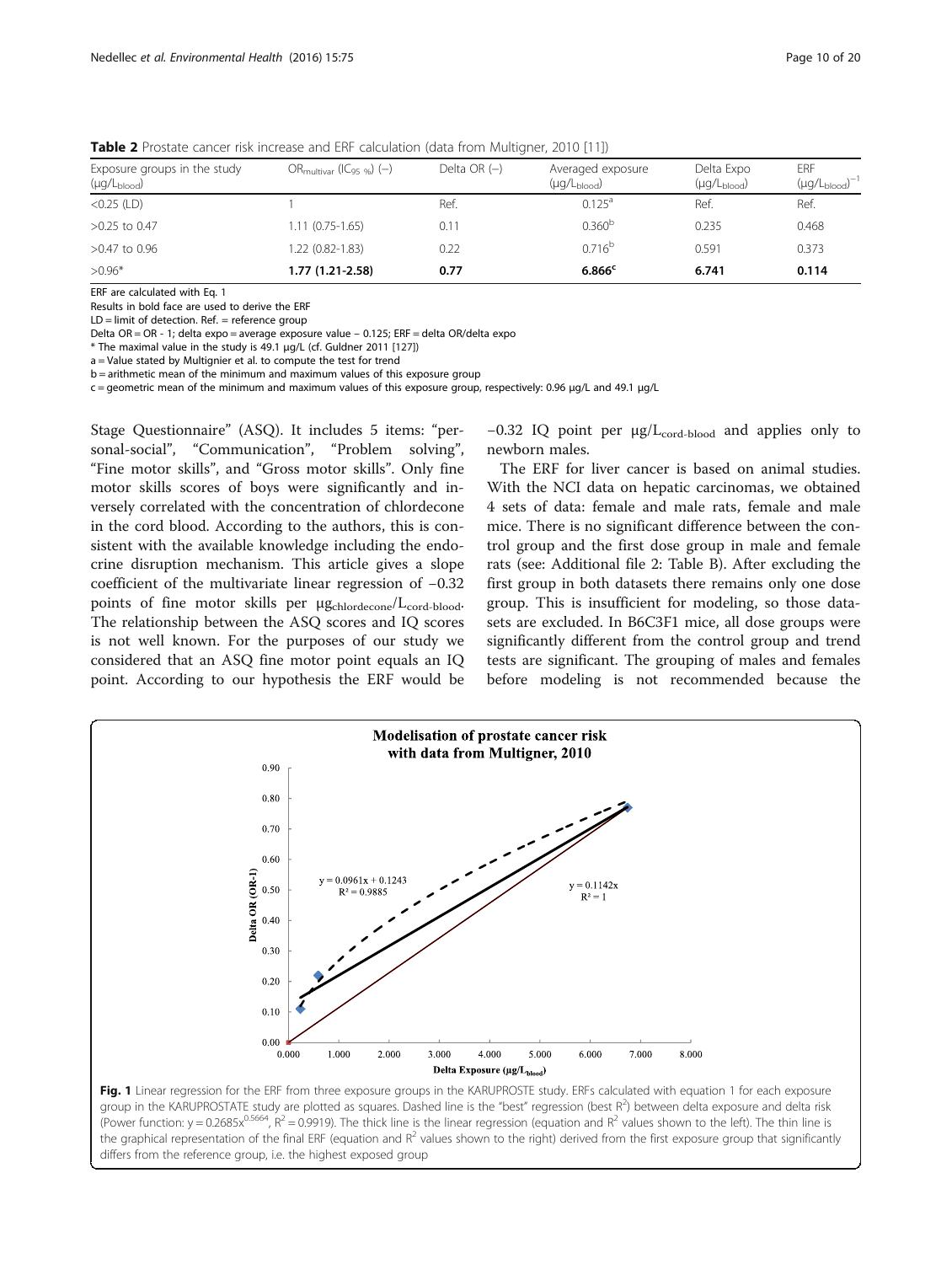<span id="page-10-0"></span>incidence of hepatocellular carcinomas in the female control group is zero while it is 21 % in males  $(p)$ <0.0006). Only one out of the 16 tested models fits the female data (unconstrained Multistage). Ten models differ significantly from the data ( $p < 0.1$ ). The results of Probit and Logistic models exhibit residuals greater than 2. Computation failed with 2 models: log-Probit, loglogistic. One model gives an outlier result: gamma (see Table 3). The  $BMD_{10}$  of the Multistage model is 0.274 mg/kg/day, and a  $BMD_{10-HED}$  of 0.0412 mg/kg/d is calculated with a DAF of 0.15 (see DAF calculation in Additional file [2](#page-16-0): Table A).

In male mice, 4 models fit the data (Logistic, Multistage-cancer1, Probit, quantal-linear). Goodness of fit test was not computable with the other models (see Table [4](#page-11-0)). The ratio between the smallest and the largest BMD is 2.1. The geometric mean  $BMD_{10}$  is equal to 0.372 mg/kg/d and the  $BMD_{10-HED}$  equal to 0.057 mg/ kg/d (DAF = 0.152). The geometric mean of the 2  $BMD_{10-HED}$  (male mice and female mice) is 0.0483 mg/ kg/d, and the ERF is 2.071  $(mg/kg/d)^{-1}$  for an absolute risk of 10 %. In this study, mice were exposed for 80 consecutive weeks, shorter than the standard lifespan. A temporal weighting of 1.30 (=104/80) must therefore be applied. The ERF for liver cancer with a lifetime exposure in men and women is 2.692 (mg/kg/d)<sup>-1</sup>.

The Reuber study provides 2 sets of data for liver cancer (male and female rats). None of the 3 dose groups were significantly different from the control group (see: Additional file [2](#page-16-0): Table C). According to the criteria exposed in the section "statistical test before modeling", the results of this study cannot be modeled (no significant difference from the control group).

In the Larson study, examination of rats showed some hyperplasia lesions (3 females at 10 ppm and 1 female and 2 males at 25 ppm) that could be precancerous (without histopathological confirmation). The doses are expressed as ppm chlordecone in the diet. From the average food consumption (in  $g_{food}/kg/d$ ) by group and by sex measured at different time intervals (5, 13, 26, 52 and 104 weeks) we calculated the weighted average doses of males and females with this data (see: Additional file [2:](#page-16-0) Table D). Only one dose group is significantly different from the control group in males

**Table 3** BMD<sub>10</sub> for liver carcinomas in female mice (from NCI, 1976)

| Model                   | Total number of parameters<br>in the model   | AIC     | Goodness of fit<br>test P-value | Scaled residual<br>near BMR | $BMD_{10}$<br>(mq/kg/d) | $BMD_{10-HED}$ (mg/kg/d) |
|-------------------------|----------------------------------------------|---------|---------------------------------|-----------------------------|-------------------------|--------------------------|
| Gamma-Restricted        | $\overline{3}$                               | 147.182 | 0.014                           | $\circ$                     | 0.671                   | 0.1005                   |
| Gamma                   | 3                                            | 141.305 | 0.568                           | 0                           | 2E-35                   | na                       |
| Logistic                | $\overline{2}$                               | 166.361 | 0.000                           | 3.47                        | 1.824                   | 0.2734                   |
| LogLogistic-Restricted  | 3                                            | 143.927 | 0.081                           | 0                           | 0.464                   | 0.0695                   |
| LogLogistic             | 3                                            | 139.233 | 0.881                           | 0                           | computation failed      |                          |
| LogProbit-Restricted    | 3                                            | 149.575 | 0.004                           | 0                           | 1.149                   | 0.1722                   |
| LogProbit               | 3                                            | 139.233 | 0.881                           | $\Omega$                    | computation failed      |                          |
| Multistage-Restricted   | $\overline{2}$                               | 147.182 | 0.014                           | 0                           | 0.671                   | 0.1005                   |
| Multistage              | 2                                            | 140.979 | 1.000                           | 0                           | 0.275                   | 0.0412                   |
| Multistage-Cancer 1     | 2                                            | 147.182 | 0.014                           | 0                           | 0.671                   | 0.1005                   |
| Multistage-Cancer 2     | 3                                            | 147.182 | 0.014                           | 0                           | 0.671                   | 0.1005                   |
| Multistage-Cancer 3     | $\overline{4}$                               | 147.182 | 0.014                           | 0                           | 0.671                   | 0.1005                   |
| Probit                  | $\overline{2}$                               | 164.975 | 0.000                           | 3.509                       | 1.704                   | 0.2553                   |
| Weibull-Restricted      | 3                                            | 147.182 | 0.014                           | 0                           | 0.671                   | 0.1005                   |
| Weibull                 | 3                                            | 147.182 | 0.014                           | 0                           | 0.671                   | 0.1005                   |
| Quantal-Linear          | 3                                            | 147.182 | 0.014                           | $\Omega$                    | 0.671                   | 0.1005                   |
| Minimal BMD             |                                              |         |                                 |                             |                         | na                       |
| Maximal BMD             |                                              |         |                                 |                             |                         | na                       |
| Ratio max/min           |                                              |         |                                 |                             |                         | na                       |
| BMD from best AIC model |                                              |         |                                 |                             |                         | 0.0412                   |
|                         | Geometric mean of BMDs for acceptable models |         |                                 |                             |                         | na                       |

The benchmark response is 10 %. AIC: Akaïke's Information Criterion. BMD<sub>10</sub>: Benchmark dose for 10 % excess risk. Results in bold are acceptable models according to these criteria: total number of parameters does not exceed the number of groups modeled (n = 3); and p-value > 0.1; and scaled residual <  $|2|$  and no computation error or unrealistic graphical BMD<sub>10</sub>. If ratio max/min is less than 3, then geometric mean of acceptable models is selected, else the best AIC model is selected. "na": not applicable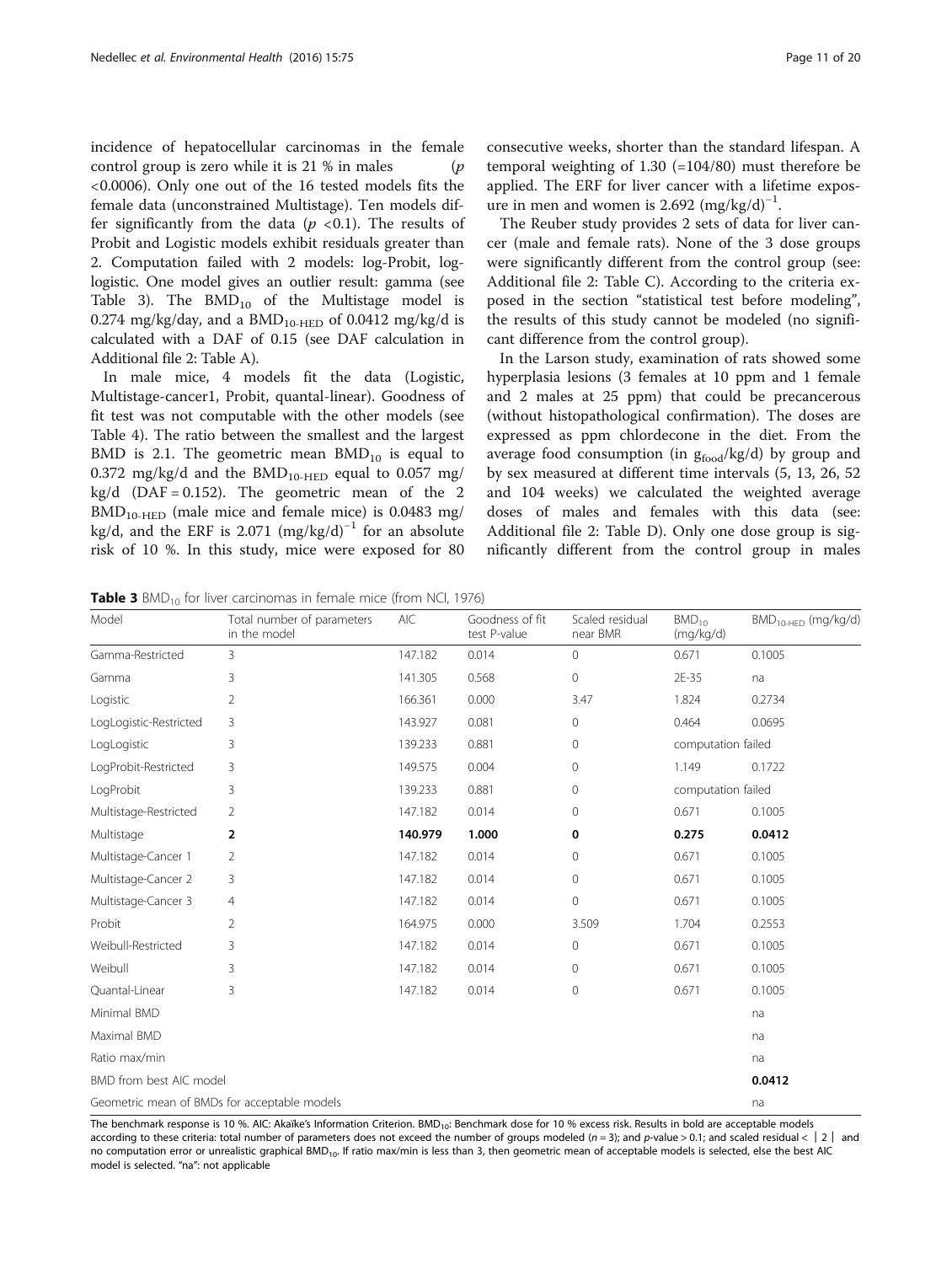| Model                                   | Total number of parameters<br>in the model | <b>AIC</b> | Goodness of fit<br>test P-value | Scaled residual<br>near BMR | $BMD_{10}$ (mg/kg/d) | $BMD_{10-HFD}$ (mg/kg/d) |
|-----------------------------------------|--------------------------------------------|------------|---------------------------------|-----------------------------|----------------------|--------------------------|
| Gamma-Restricted                        | 3                                          | 157.911    | <b>NA</b>                       | $\circ$                     | 0.841                | 0.1279                   |
| Gamma                                   | 3                                          | 157.911    | <b>NA</b>                       | $\mathbf{0}$                | 0.841                | 0.1279                   |
| Logistic                                | 2                                          | 155.911    | 0.9773                          | 0.002                       | 0.545                | 0.0828                   |
| LogLogistic-Restricted                  | 3                                          | 157.911    | <b>NA</b>                       | $\mathbf 0$                 | 1.136                | 0.1725                   |
| LogLogistic                             | 3                                          | 157.911    | <b>NA</b>                       | $\mathbf 0$                 | 1.136                | 0.1725                   |
| LogProbit-Restricted                    | 3                                          | 157.911    | <b>NA</b>                       | $\Omega$                    | 1.078                | 0.1638                   |
| LogProbit                               | 3                                          | 157.911    | <b>NA</b>                       | $\mathbf{0}$                | 1.078                | 0.1638                   |
| Multistage-Restricted                   | 2                                          | 157.911    | <b>NA</b>                       | $\mathbf 0$                 | 0.536                | 0.0814                   |
| Multistage                              | $\overline{2}$                             | 157.911    | <b>NA</b>                       | $\mathbf{0}$                | 0.536                | 0.0814                   |
| Multistage-Cancer 1                     | $\overline{2}$                             | 156.027    | 0.733                           | 0.007                       | 0.257                | 0.0391                   |
| Multistage-Cancer 2                     | 3                                          | 157.911    | <b>NA</b>                       | $\mathbf{0}$                | 0.536                | 0.0814                   |
| Multistage-Cancer 3                     | 4                                          | 159.911    | <b>NA</b>                       | $\overline{0}$              | 0.373                | 0.0567                   |
| Probit                                  | 2                                          | 155.914    | 0.9557                          | $-0.005$                    | 0.535                | 0.0812                   |
| Weibull-Restricted                      | 3                                          | 157.911    | <b>NA</b>                       | $\mathbf{0}$                | 0.674                | 0.1024                   |
| Weibull                                 | 3                                          | 157.911    | <b>NA</b>                       | $\overline{0}$              | 0.674                | 0.1024                   |
| Quantal-Linear                          | 3                                          | 156.027    | 0.733                           | 0.007                       | 0.257                | 0.0391                   |
| Minimal BMD                             |                                            |            |                                 |                             |                      | 0.0391                   |
| Maximal BMD                             |                                            |            |                                 |                             |                      | 0.0828                   |
| Ratio max/min                           |                                            |            |                                 |                             |                      | 2.1                      |
| BMD from best AIC model                 |                                            |            |                                 |                             |                      | 0.083                    |
| Geometric mean of acceptable models BMD |                                            |            |                                 |                             |                      | 0.057                    |

<span id="page-11-0"></span>**Table 4** BMD<sub>10</sub> for liver carcinomas in male mice (data from NCI, 1976)

The benchmark response is 10 %. AIC: Akaïke's Information Criterion. BMD<sub>10</sub>: Benchmark dose for 10 % excess risk. Results in bold are acceptable models according to these criteria: total number of parameters does not exceed the number of groups modeled (n = 3); and p-value > 0.1; and scaled residual < │ 2 │ and no computation error or unrealistic graphical BMD<sub>10</sub>. If ratio max/min is less than 3, then geometric mean of acceptable models is selected, else best AIC model is selected. "NA": not applicable

(25 ppm) or in females (10 ppm) (see: Additional file [2](#page-16-0): Table E). Hence, these datasets cannot be modeled (not enough of dose groups for modelisation).

For other endpoints of hepatotoxicity there is no data meeting our criteria. The Larson study shows hepatotoxicity characterized by some hyperplasia in the high dose group and changes of liver fat in all dose groups. Two data sets (male and female) were created by adding these 2 effects (see: Additional file [2:](#page-16-0) Table F). In males as in females only a single dose group is statistically different from that of the control group. These data sets are therefore excluded. There is no other quantitative data for chronic hepatotoxicity of chlordecone.

For renal dysfunction, ERF data are from animal studies. The Larson study has found a significant adverse effect of chlordecone on kidneys. In females the trend test is significant. The incidence of kidney damage (15 %) in the first dose group is not different from the control group (12 %) contrary to the other dose groups (see: Additional file [2:](#page-16-0) Table G). This dose group is excluded from modeling. In males, the trend test was not significant ( $p = 0.094$ ). No dose group is different from the

control group whose background incidence (55 %) is already very high. Combining the 2 sexes is not acceptable because of a significant difference in the incidence in the control groups of males and females ( $p < 0.0005$ ). Only the female data set, without the first dose group, can be modeled to estimate a BMD. All models, except Logistic and Probit, fit the data set (see Table [5\)](#page-12-0). The ratio between the smallest and largest BMD was 29, so the  $BMD_{10}$  having the smallest AIC score (LogLogistic restricted) is retained: 0.0495 mg/kg/d. From this a  $BMD<sub>10-HED</sub>$  of 0.0126 mg/kg/d (DAF = 0.255) is calculated, yielding an ERF of 7.923 (mg/kg/d)<sup>-1</sup> for increased kidney damage among women with SLE (Systemic Lupus Erythematosus). The ERF is limited to women with SLE because glomerulosclerosis in mice and rats are found only in strain prone to SLE [[10\]](#page-17-0). The incidence of SLE in women remains poorly quantified between 15 and 50 per 100 000. We assume a geometric mean incidence rate of 27 per 100 000 to convert the ERF for women with SLE into an ERF of 0.0022  $(mg/kg/d)^{-1}$  (=7.923  $(mg/kg/d)^{-1} \times 0.00027$ ) for all women.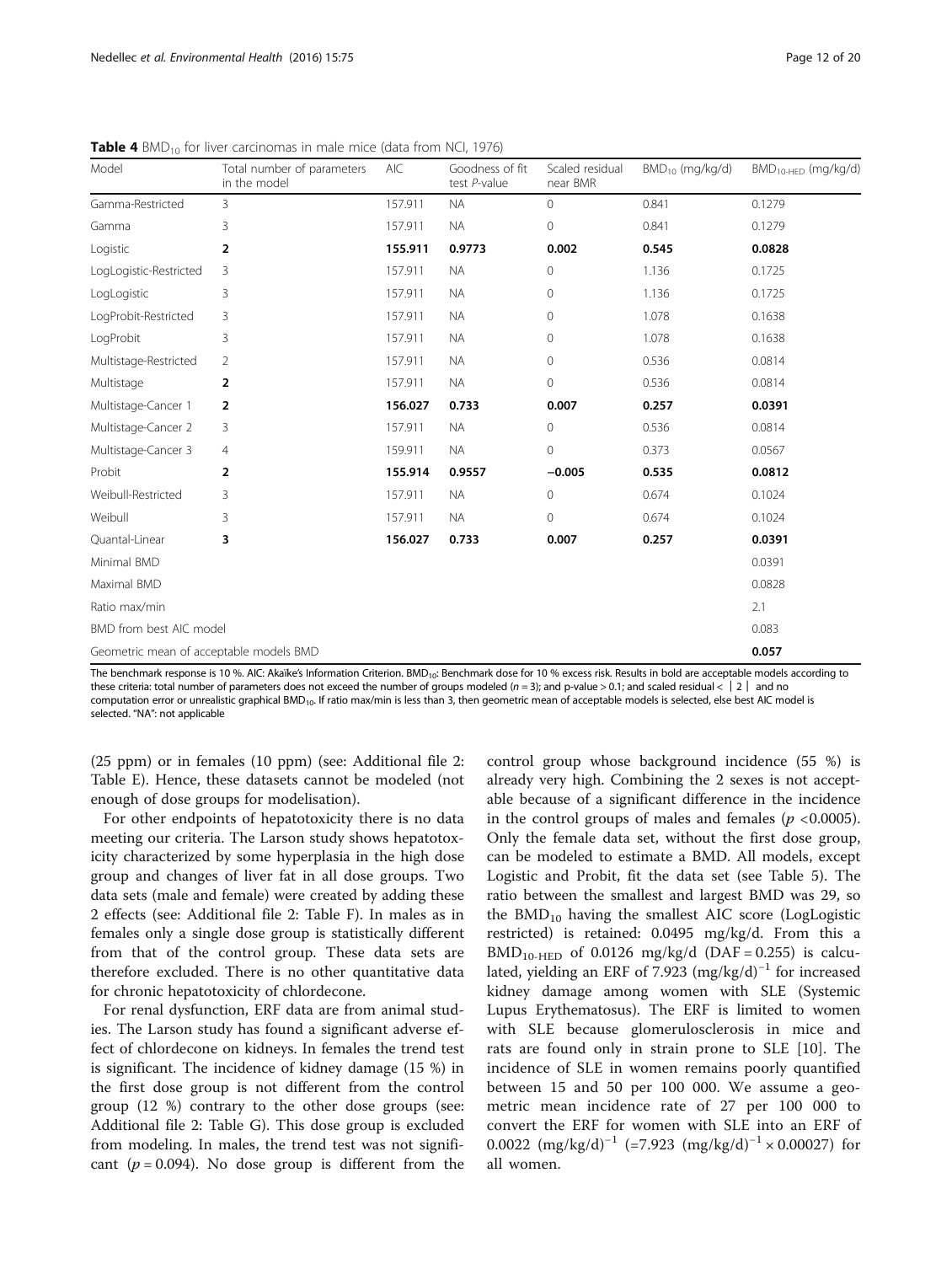| Model                                   | Total number of parameters<br>in the model | AIC    | Goodness of fit<br>test P-value | Scaled residual<br>near BMR | $BMD_{10}$ (mg/kg/d) | $BMD_{10-HFD}$ (mg/kg/d) |
|-----------------------------------------|--------------------------------------------|--------|---------------------------------|-----------------------------|----------------------|--------------------------|
| Gamma-Restricted                        | 3                                          | 73.996 | 0.218                           | $-0.25$                     | 0.0857               | 0.0219                   |
| Gamma                                   | 3                                          | 74.198 | 0.594                           | 0.01                        | 0.0043               | 0.0011                   |
| Logistic                                | 2                                          | 78.734 | 0.009                           | 1.19                        | 0.2102               | 0.0537                   |
| LogLogistic-Restricted                  | 3                                          | 72.206 | 0.848                           | $-0.02$                     | 0.0495               | 0.0126                   |
| LogLogistic                             | 3                                          | 74.083 | 0.679                           | 0.01                        | 0.0259               | 0.0066                   |
| LogProbit-Restricted                    | 3                                          | 73.859 | 0.215                           | $-0.15$                     | 0.1235               | 0.0315                   |
| LogProbit                               | 3                                          | 74.093 | 0.671                           | 0.01                        | 0.0288               | 0.0073                   |
| Multistage-Restricted                   | $\overline{2}$                             | 73.996 | 0.218                           | $-0.25$                     | 0.0857               | 0.0219                   |
| Multistage                              | $\overline{2}$                             | 73.915 | 0.969                           | 0.00                        | 0.0552               | 0.0141                   |
| Multistage-Cancer 1                     | 2                                          | 73.996 | 0.218                           | $-0.25$                     | 0.0857               | 0.0219                   |
| Multistage-Cancer 2                     | 3                                          | 73.996 | 0.218                           | $-0.25$                     | 0.0857               | 0.0219                   |
| Multistage-Cancer 3                     | 4                                          | 73.996 | 0.218                           | $-0.25$                     | 0.0857               | 0.0219                   |
| Probit                                  | $\overline{2}$                             | 79.168 | 0.016                           | 1.28                        | 0.2378               | 0.0607                   |
| Weibull-Restricted                      | 3                                          | 73.996 | 0.218                           | $-0.25$                     | 0.0857               | 0.0219                   |
| Weibull                                 | 3                                          | 73.996 | 0.218                           | $-0.25$                     | 0.0857               | 0.0219                   |
| Quantal-Linear                          | 3                                          | 73.996 | 0.218                           | $-0.25$                     | 0.0857               | 0.0219                   |
| Minimal BMD                             |                                            |        |                                 |                             |                      | 0.001                    |
| Maximal BMD                             |                                            |        |                                 |                             |                      | 0.032                    |
| Ratio max/min                           |                                            |        |                                 |                             |                      | 29                       |
| BMD from best AIC model                 |                                            |        |                                 |                             |                      | 0.0126                   |
| Geometric mean of acceptable models BMD |                                            |        |                                 |                             |                      | Not applicable           |

<span id="page-12-0"></span>Table 5 BMD<sub>10</sub> for glomerulosclerosis in female rat (data from Larson, 1979, dose group 1 excluded)

The benchmark response is 10 %. AIC: Akaïke's Information Criterion. BMD<sub>10</sub>: Benchmark dose for 10 % excess risk. Results in bold are acceptable models according to these criteria: total number of parameters does not exceed the number of groups modeled (n = 4); and p-value > 0.1; and scaled residual < | 2 | and no computation error or unrealistic graphical BMD<sub>10</sub>. If ratio max/min is less than 3, then geometric mean of acceptable models is selected, else best AIC model is selected. "na": not applicable

Exposure data are from epidemiological studies and presented in Table H of Additional file [2](#page-16-0). Parameter values of the β-substitution model for each study are also in Additional file [2](#page-16-0) (Table I). The average exposure values spread into 5 groups are shown in Table 6. To compare these exposure data with the RfD  $(0.5 \mu g/kg/d)$ we converted the RfD to a blood chlordecone concentration equivalent with a conversion factor  $CF_{e/i}$  of 0.0064 (μg/kg/d)/(μg/l) (see details in Additional file [1\)](#page-16-0) giving a value of 7.81 μg/l. This level is reached only in the last

| Table 6 Blood chlordecone concentrations: averages by exposure group for purpose of risk assessment |  |  |  |  |  |
|-----------------------------------------------------------------------------------------------------|--|--|--|--|--|
|                                                                                                     |  |  |  |  |  |

| Study name (time period)             | Population    | Group $1$ ( $\mu$ g/L) | Group $2$ ( $\mu$ g/L) | Group $3$ ( $\mu$ g/L) | Group $4 \text{ (µq/L)}$ | Group $5 \text{ (µq/L)}$ | Weighted mean |
|--------------------------------------|---------------|------------------------|------------------------|------------------------|--------------------------|--------------------------|---------------|
| INSERM (1999-2001)                   | Men 20-45y    | 1.06                   | .56                    | 3.90                   | 7.25                     | 14.79                    | 7.14          |
| KARUPROSTATE (2005-2006)             | Men $>44v$    | 0.17                   | 0.22                   | 0.40                   | 0.90                     | 7.60                     | 2.32          |
| Difference: after 2003 - before 2003 |               | $-0.90$                | $-1.34$                | $-3.50$                | $-6.35$                  | $-7.19$                  | $-4.82$       |
| HIBISCUS (2003)                      | Mother 17-45v | 0.32                   | 0.62                   | 1.70                   | 3.05                     | 8.05                     | 3.43          |
| TIMOUN (2004-2007)                   | Mother 17-45v | 0.18                   | nc                     | 0.29                   | 0.65                     | 4.17                     | 1.37          |
| Difference: after 2003 - before 2003 |               | $-0.15$                | $-0.40$                | $-1.30$                | $-2.15$                  | $-0.45$                  | $-1.11$       |
| HIBISCUS (2003)                      | Newborn       | 0.39                   | nc                     | 0.55                   | 0.95                     | 2.11                     | 1.00          |
| TIMOUN (2004-2007)                   | Newborn       | 0.19                   | nc                     | nc                     | 0.24                     | 2.62                     | 0.81          |
| Difference: after 2003 - before 2003 |               | $-0.21$                |                        |                        | $-0.71$                  | $+0.51$                  | $-019$        |

Group 1 = βM value. βM is calculated with the β-substitution method from Ganser and Hewett 2010 [[37\]](#page-17-0). Group 2 = geometric mean βM-P25. Group3 = arithmetic mean P25-P50. Group 4 = arithmetic mean P50-P75. Group 5 = geometric mean P75-Max. When a percentile value is censured by the limit of detection (example: P25 in Hibiscus newborn), means are not calculated. Then, for the next group the mean is calculated with βM and percentile value. Weighted means are the sum of group values weighted by the proportion of population in each group. Group 1 + group  $2 = 25$  %, group  $3 = 25$  %, group  $4 = 25$  % group  $5 = 25$  %. For TIMOUN new-born group 1 + 2 + 3 = 50 %, group 4 = 25 % and group 5 = 25 %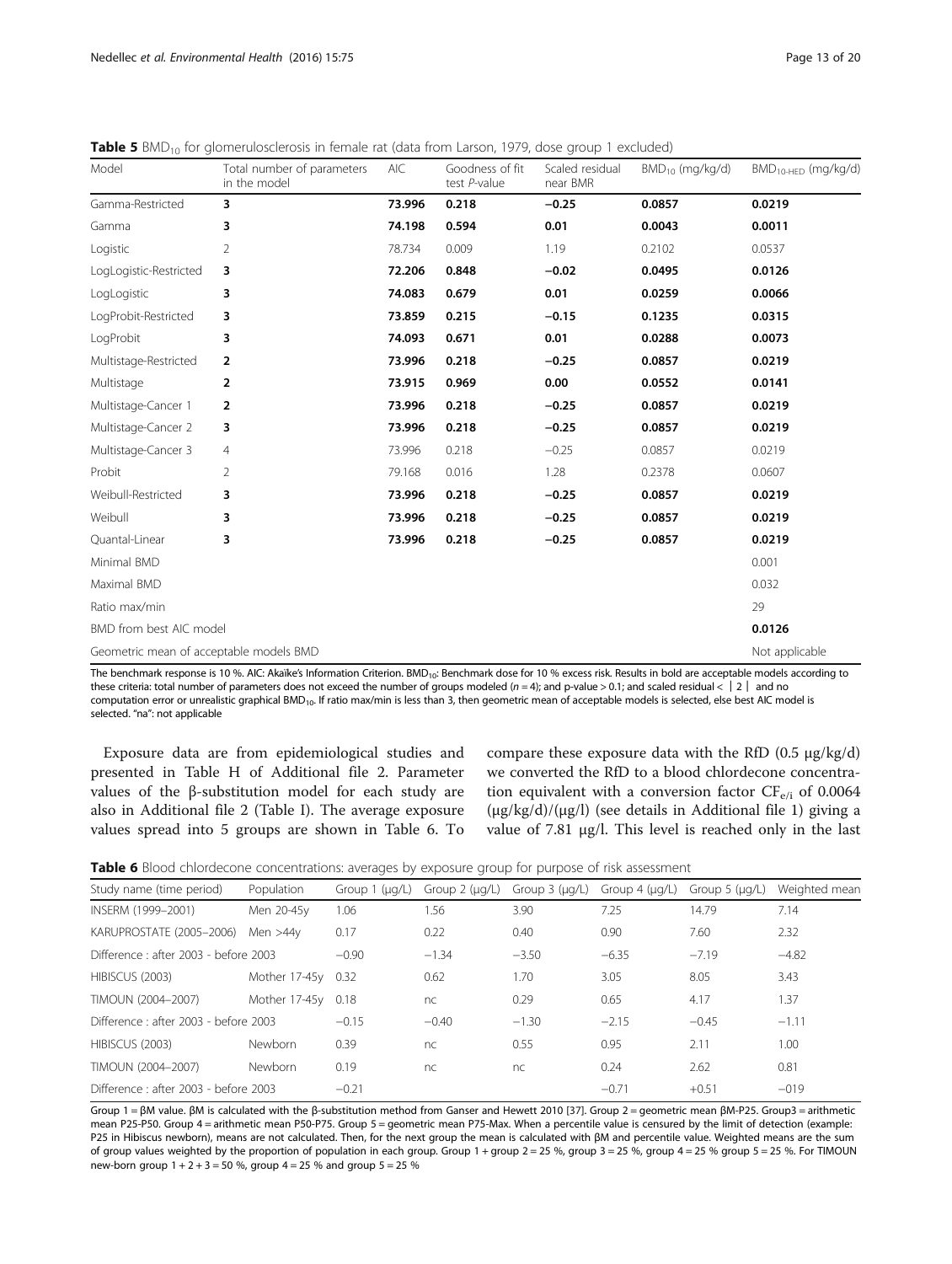group of exposure (group 5) of 2 populations: adult men and women only before 2003. The weighted mean (last column in Table [6](#page-12-0)) of all groups are below this value. Therefore, blood chlordecone concentrations measured in epidemiological studies are mainly under the RfD value. If chlordecone would not cause some effects at this low exposure levels, epidemiological studies that take cofactors and confounders into account would probably not be able to detect significant associations especially in newborns. The analytical limits of detection (LD) were lowered between the first studies (1.5 and 0.5 μg/L) and those realized after 2003 (0.25 μg/L). Despite this decrease, the rates of results below the LD increase significantly after 2003. This indicates that the exposure decrease is associated with a strong shift in the distribution to the left. However, the maximum values do not seem to follow the same decreasing trend and are even higher after 2004 in pregnant women and newborns. Because of the known kinetics of chlordecone in human blood (half-life of about 6 months), these observations could be interpreted as a decrease in exposures of continuous and homogeneous nature, for example via tap water, and the persistence of higher intermittent exposures, for example via food consumed occasionally. These exposure data will subsequently be used to assess the risks and impacts and the health and economic benefits attributable to the exposure control program.

# Discussion

Our literature search has been updated from January 2014 up to March 2016. Only 5 new toxicological mechanistic studies were found. Two of them confirm estrogenicity of chlordecone and were more designed to develop new estrogenic tests [\[129](#page-19-0), [130\]](#page-19-0). One study shows how chlordecone among others regulates the liver drug transporter activity and expression [[131](#page-19-0)]; that may contribute to the liver toxicity that we have already taken into account. Another study [\[132\]](#page-19-0) does not add anything beyond what is already known about chlordecone neurotoxicity. The last study, using quantitative PCR, revealed an induction of genes involved in defense mechanism against oxidative stress (catalase and selenium-dependent glutathione peroxidase) in prawns exposed to low environmental concentrations of chlordecone after 12 and 24 h of exposure. In prawns reared in a contaminated farm, transcription of genes involved in the biotransformation process (cytochrome P450 and glutathione-S-transferase (GST)) was induced after 8 days of exposure [[133](#page-19-0)]. None of these studies change our conclusions on key-events and MOA.

Several new epidemiological studies have been published, mostly based on data from the TIMOUN cohort [[134](#page-19-0)–[138](#page-19-0)]. No significant associations were observed between chlordecone exposure and the risk of preeclampsia or gestational diabetes mellitus. This study suggests an inverse association between chlordecone exposure during pregnancy and gestational hypertension. The authors conclude that further studies are required to determine the underlying mechanism [\[134\]](#page-19-0). A 1 log10 increase in chlordecone concentration was associated with a decreased length of gestation (−0.27 weeks) and an increased risk of preterm birth (60 %). These associations may result from the estrogen-like and progestin-like properties of chlordecone [[136](#page-19-0)]. Perinatal exposure to chlordecone may affect thyroid-stimulating hormone (TSH) and thyroid hormone levels at 3 months, differently according to the sex of the infant. This disruption however did not appear to intervene in the pathway between prenatal chlordecone exposure and fine motor development of children [[137\]](#page-19-0). Chlordecone in cord blood was associated with a higher BMI in boys at 3 months and in girls at 8 and 18 months. Postnatal exposure was associated with lower height, weight and BMI at 3, 8 and 18 months, particularly in girls. Chlordecone exposure may affect growth trajectories in children aged 0 to 18 months [[138](#page-19-0)]. Based on incident prostate cancer cases from 1981 to 2005 in Martinique Cancer Registry, incidence was found to increase by 5.07 % annually during this period of time. But an inverse association between exposure area and prostate cancer risk was found, with the highest prostate cancer incidence observed in urban zones showing the lowest soil contamination levels by chlordecone [\[135](#page-19-0)]. The studies confirm and amplify previous knowledge on developmental effects of chlordecone. The last study could raise doubts about chlordecone and prostate cancer. Nevertheless, the strength of an ecological design is not enough to negate the results of a case control designed study (here the KARUPROSTATE study). Moreover, because exposure to chlordecone is mainly due to food contamination (vegetable and seafood product) exposure to chlordecone is not limited to people living on contaminated soil. No ERF can be derived from these new epidemiological studies.

Following NRC 2009 recommendations for health risk assessment we assume a low dose effect if the MOA is active at low dose and/or is shared by a human disease and/or by a ubiquitous chemical [[21\]](#page-17-0). Based on analysis of MOA studies, we have identified 4 potentially effective low dose effects of chlordecone: cancer promotion, developmental impairment, hepatotoxicity, and neurotoxicity. Only hepatotoxicity is not driven by an endocrine disruption mechanism. ERFs with a linear shape at low dose have been derived for these effects from epidemiological studies (prostate cancer and cognitive development) and animal studies (liver cancer). There are no quantitative data for neurotoxic effects in adulthood. Since the early 80s when damage to DNA appeared to be a major cause of most cancers, non-mutagenic chemicals (such as chlordecone) have been thought unable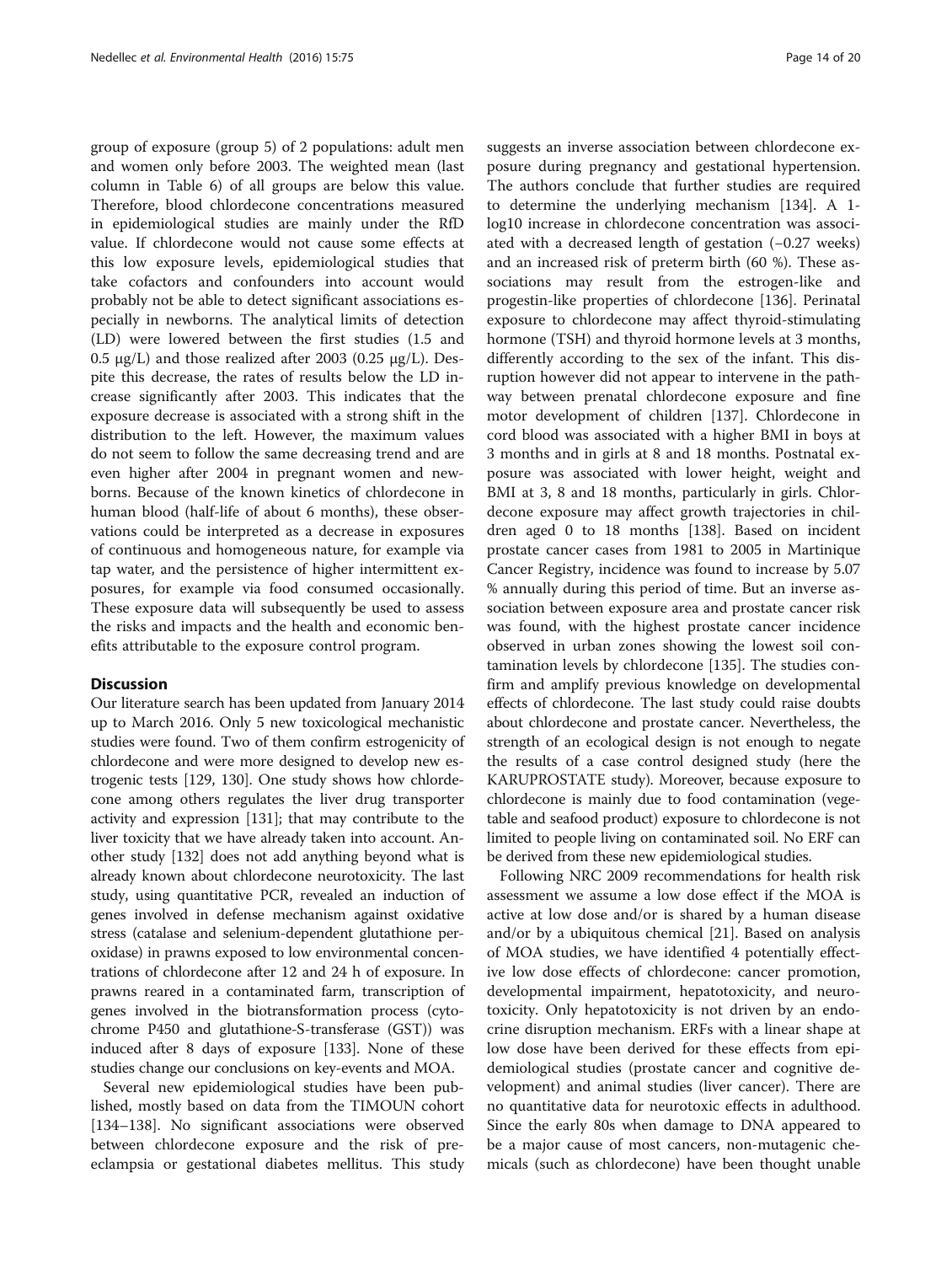to generate cancers in human. In a very recent collaborative research, involving almost 200 cancer biologists, examination of MOA found that among 85 non-mutagenic chemicals (not IARC group 1, carcinogens) only 15 % show evidence of a dose–response threshold, whereas 59 % exerted low-dose effects (no dose–response information was found for the remaining 26 %). The authors suggests that the cumulative effects of individual non-carcinogenic chemicals acting on different pathways, and a variety of related systems, organs, tissues and cells could plausibly conspire to produce carcinogenic synergies [[139\]](#page-19-0). Moreover, some endocrine disrupting chemicals are known to have adverse effects at low-dose. Most of them could act on development, fertility, immunity response, or central nervous system. Nonmonotonic dose response seems to be a common hallmark endocrine disrupting chemicals, with stronger response at the low-dose than at higher doses [\[140](#page-19-0)]. Thus our findings on chlordecone appear consistent with others involving new approaches based on MOA and weight of evidence analysis.

An additional ERF was derived for kidney damage to allow comparison with the 3 low dose effects. Kidney damage is considered by health and safety agencies as the most sensitive effect. Unfortunately its mechanism of action is not well known. Chlordecone seems to favor the occurrence of SLE (Systemic Lupus Erythematosus) in genetically susceptible animals [[10](#page-17-0)], but this effect is not observed in strains that are not lupus-prone [\[10](#page-17-0)]. The underlying mechanism favoring autoimmunity could be an increase of B cells in ways that are not fully comparable with those of a pure estrogen such as estradiol [[141](#page-19-0)]. On the other hand, direct toxicity of chlordecone on renal tissues cannot be excluded [\[18](#page-17-0)]. Unfortunately, data from Larson et al. relate to the onset of kidney damage and not to the onset of SLE. Given these shortcomings one can hypothesize that if chlordecone causes kidney damage it is only in individuals prone to SLE.

We have derived 4 ERFs to quantify those effects at low doses of chlordecone, each with a different MOA. Cancers of the liver may be due to the production of reactive oxygen species via induction of CYP450. The other 3 effects are potentially linked to endocrine disruption mechanisms but they affect different organs and different population categories: brain development of boys, prostate cancer in men over 44 years, and renal disease in women. Using these 4 ERFs in the same population therefore cannot produce double counting of damages. An adult can suffer from 2 effects of chlordecone via 2 distinct mechanisms occurring in 2 distinct organs, for men: liver cancer and prostate cancer; for women: liver cancer and kidney damage.

Animal data were modeled as absolute risk ("added risk" in BMDS). In addition all data sets have been

modeled with the option of relative risk ("extra risk" in BMDS) for comparison purposes (results not shown). When the incidence in the control group is zero (for example liver cancer in rats of both sexes and in female mice) relative risk and absolute risk  $BMD_{10}$  are identical. When the incidence of hepatocellular carcinoma in the control group is not zero, like in male mice, the relative risk  $BMD_{10}$  (logistic model: 0.44 mg/kg/d) is less than the absolute risk  $BMD_{10}$  (logistic model: 0.54 mg/kg/d). This is an increase of 22 % of the dose giving a 10 % risk. This proportion corresponds to the background incidence in male mice: 21 %. This is also true for kidney damage where the incidence in the control group of female rats is 12 %. The difference between the relative risk  $BMD_{10}$  (0.109 mg/kg/d) and the absolute risk  $BMD_{10}$ (0.126 mg/kg/d) is 15 %. But since the background incidence of diseases in laboratory animals cannot be considered representative of the background incidence in human population, we recommend using the option of absolute risk when estimating BMD for ERF derivation. Thereby our ERF from animal data is used for humans without the need to know the background incidence.

The ERFs from human studies are based on relative risk and weighted by the background incidence, whereas those from animal studies are based on absolute risk. We wanted to know if the use of relative risk with animal data would change the numerical value of the ERF. This is possible only when the background incidence of the effect is not zero. In the Larson study, the incidence of kidney damage in the female control group was not zero (12 % of kidney damage). So we calculated the relative risks using the R software as in an epidemiological study. ERFs are then derived according to equation [1](#page-3-0):  $ERF = (RR-1)/a$ . The geometric mean of the 3 ERFs for the 3 dose groups significantly different from the control group was 67  $(mg/kg/d)^{-1}$ . If we multiply this ERF by background incidence  $(I_0)$ , an absolute risk ERF is obtained  $(RR-1/a \times I_0 = (I_0 - I_e)/a)$ . Here the absolute risk ERF would be 8.04  $(mg/kg/d)^{-1} = 67 (mg/kg/d)^{-1} \times 12 \%$ . This value is close to the absolute risk ERF obtained through BMD modeling: 7.92 (mg/kg/d)<sup>-1</sup>. If one derives the ERF from the first significant dose group, then the absolute ERF is 10.26 (mg/kg/d)<sup>-1</sup>, with the second group it is 10.74 (mg/kg/d)<sup>-1</sup> and with the third group 4.72 (mg/kg/d)−<sup>1</sup> . The 2 approaches appear to give comparable results. Conversely, one could derive an ERF from epidemiological data with BMD models, but in the case of chlordecone there is no data for testing this approach. It would require cohort studies because in the case–control studies background incidence is not known. One would also need at least 2 exposure groups in the epidemiological study significantly different from the reference exposure group. The corresponding epidemiological data for these 2 conditions are unusual. In summary the 2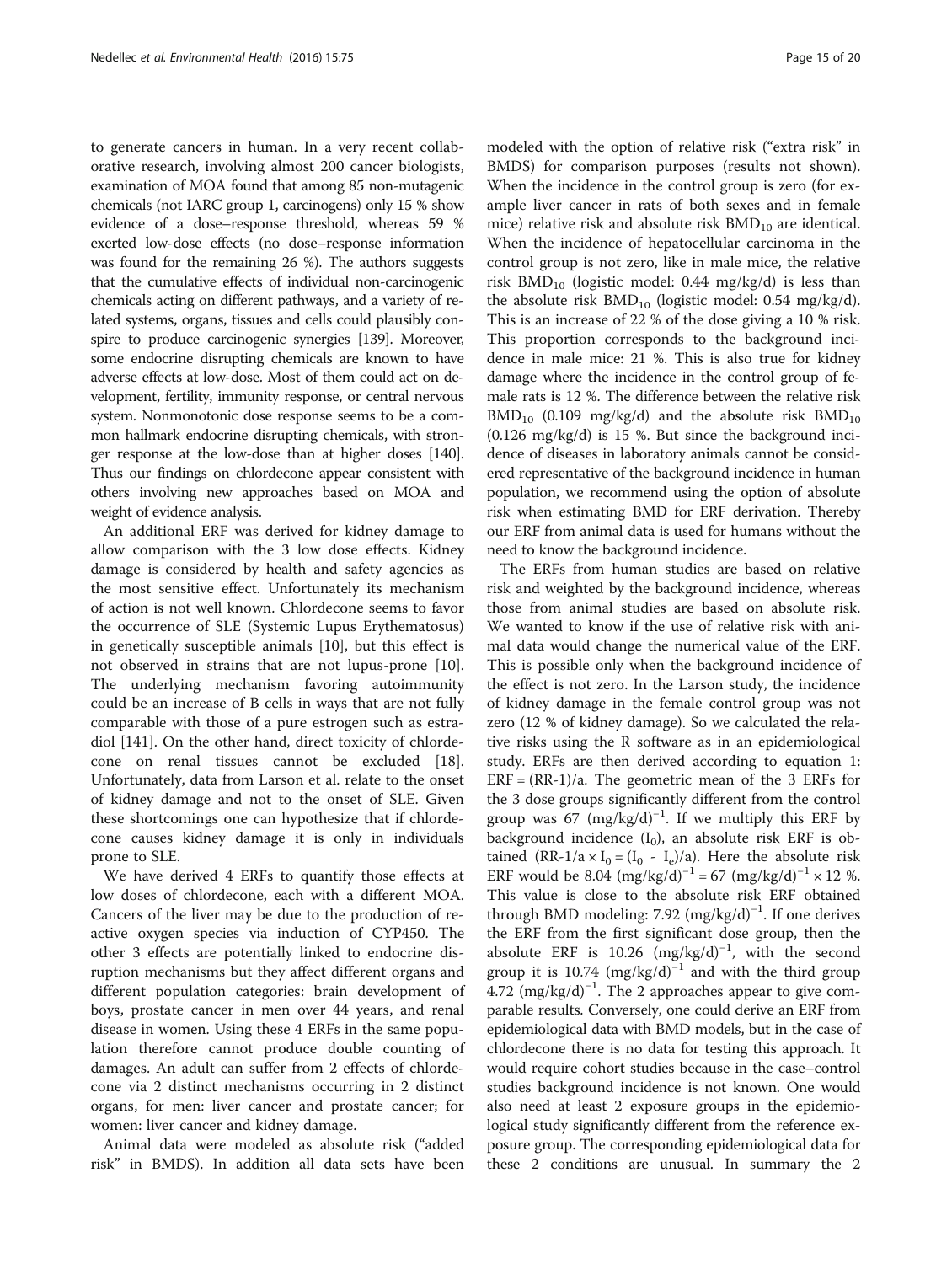approaches, epidemiological RR or BMD modeling, can be considered as equivalent for ERF derivation.

The study used to derive the ERF for prostate cancer was conducted in Guadeloupe. With over 600 incident cases, it was the largest study on the association between exposure to organochloride pesticides and risk of prostate cancer known at the time of its publication. The multivariate adjustment increases the odds ratios, which is unusual and may indicate the presence of protective cofactors among confounders. The measured increased risk does not include the exposure during the periods of development in utero or of adolescence, critical periods for carcinogenic effects and endocrine disruption. The authors discuss the role of chlordecone as promoter via its affinity for cell estrogenic receptors (ERα), confirmed by our analysis of the MOA. Affinity for this receptor ERα could also promote angiogenesis [\[117](#page-19-0)]. The ERF based on this study derives from the highest exposure group because it is the only one that is statistically significant. The ERF from the lower exposure group would be 4 times higher and would estimate 4 times more risk and impacts. However, that would propagate high uncertainty because the lower bound of this RR is less than 1 (meaning less risk in this exposed group than in reference group). Thus, our ERF appears to be of good quality and there are more arguments in favor of an underestimation of risk than in favor of an overestimation.

A strength of the study supporting the ERF for altered cognitive development is its prospective cohort design. However the number of children involved is quite low. Some results are inconsistent, for example for communication skills the slope is negative (deterioration) in the low exposure group and positive (improvement) in the high exposure group; however, those results are not statistically significant. Only the decrease in fine motor skills in boys is statistically significant. The greatest uncertainty related to this effect is not in the results of the study but in the interpretation we have made for the monetary valuation. The measurement of cognitive development levels uses the ASQ scores, but we do not know the monetary value of an ASQ point while we know quite well that of an IQ point. We assume that an ASQ score point at 18 months is equal to an IQ point at age 6–7 years. It is very difficult to know if this assumption overestimates or underestimates the true strength of the effect because there are no relevant studies. To estimate the uncertainty we consider as lower bound that an ASQ point of fine motor skills at 18 months equals 1/5 IQ point at 7 years (only one of 5 ASQ scores is reduced by chlordecone), and as the upper bound we consider that an ASQ point is equal to 2 IQ points (the deterioration of cognitive development suffered in utero continues in the following years since exposure is continuous).

The ERF for liver cancer due to chlordecone derives from an animal study [\[19](#page-17-0)]. Another study found increased liver hyperplasia [[7\]](#page-17-0) but did not use histological examinations to know if the lesions are carcinogenic or not. The NCI study involves 2 species (mouse and rat), both sexes in each species and 50 animals per dose group. Many other organs were subjected to histological examinations but only the hepatic carcinomas were correlated with chlordecone doses. However, the NCI study has weaknesses already mentioned. The US EPA has used a time to tumor model to estimate  $BMD_{10}$  for female rats and mice of both sexes [\[18\]](#page-17-0). The geometric mean of 3  $BMD_{10}$  obtained with the time to tumor model is 0.075 mg/kg/d, that of mice only is 0.038 mg/kg/d. By comparison, our results with the time adjustment are: 0.076 mg/kg/d and 0.037 mg/kg/d. In theory the time to tumor model is better but it needs the date of onset of tumors, information that is not always available in publications. Here the 2 approaches give very similar results; this indicates a good robustness of our approach.

The ERF for prostate cancer derives from a recent human study that took into account the cofactors and its variability seems to us properly represented by the 95 % confidence interval of the odds ratio. In the study on impaired cognitive development, the main uncertainty comes from our assumption about the relationship between ASQ scores and IQ points. We used a simple assumption, easily modifiable when better knowledge becomes available. For the ERF derived from animal studies, the main variability comes from either the BMD value or the conversion factor of ingestion dose to blood chlordecone concentration ( $CF_{e/i}$ ). This factor is based on chlordecone pharmacokinetic knowledge that is described in the Additional file [1](#page-16-0). The available human data indicate a half-life of blood chlordecone ranging from 63 to 192 days with an average of 127.5 j. The  $CF_{e/i}$ obtained from these half-lives are: mean  $CF_{e/i} = 0.064$  $(mg/kg/d)/(\mu g/L)$ ; low CF<sub>e/i</sub> = 0.043  $(mg/kg/d)/(\mu g/L)$ ; high  $CF_{e/i} = 0.131$  (mg/kg/d)/(μg/L) (see Additional file [1](#page-16-0)), numbers we use for framing the variability of the ERF if the range  $(range = 3.1 = 0.131/0.043)$  is larger than the range between the smallest and the largest BMD value.

There are only 2 exposure studies before 2003 (INSERM and HIBISCUS) and their enrollment is lower than in the studies after 2003 (KARUPROSTATE and TIMOUN). The representativeness of the INSERM study data for men ages 20 to 45 is uncertain because the participants are workers followed by the occupational medical service. This excluded those who are unable to work, unemployed or independent workers. However these are the only data available before 2004. In addition, one of the objectives of this cross-sectional study was to describe the exposure to chlordecone in adult men. Moreover the age group in the INSERM study (20–45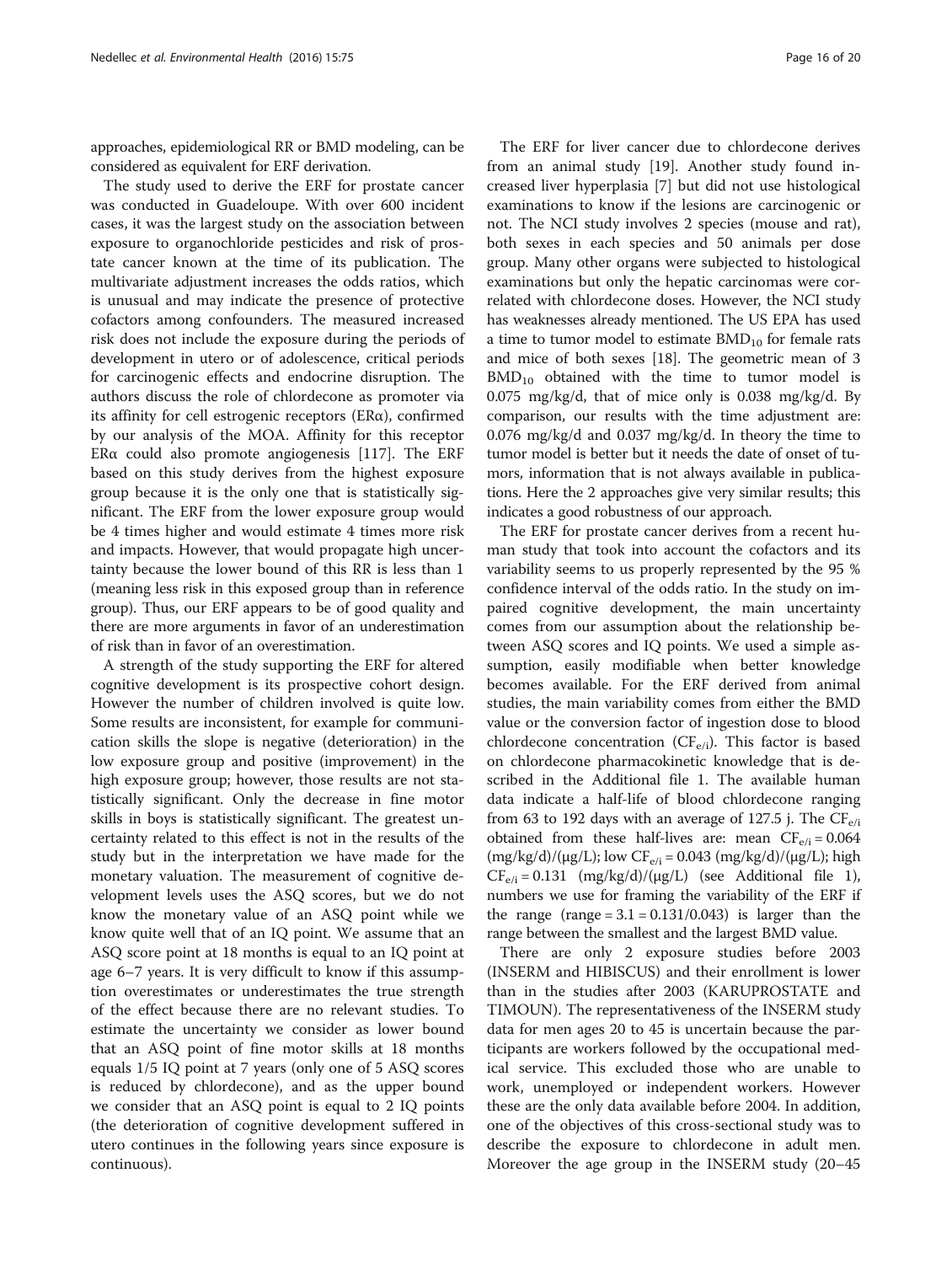<span id="page-16-0"></span>years) does not match the age group in the KARUPROS-TATE study (>44 years). In KARUPROSTATE the control group is a random sample of men aged over 44 years summoned by the national health insurance for free and systematic health screening; a recruitment bias is unlikely. The representativeness of the HIBISCUS study of women of childbearing age also involves uncertainty, but more limited than for INSERM. Recruitment for HIBISCUS was similar to the TIMOUN study: women in the sixth month of pregnancy planning to give birth in a public hospital in Guadeloupe (about 70 % of births). In summary, the exposure data available before 2004 aimed to assess the exposure of men and women of reproductive age. The representativeness of HIBIS-CUS and especially of INSERM for the general population involves uncertainties that are difficult to estimate. Anyway, these are the only exposure data available in 2013, and they will be used to assess the risks and impacts of exposure to chlordecone in Guadeloupe.

### Conclusions

This is the first study, to our knowledge, to yield explicit exposure-response functions (ERFs) for non-genotoxic effects of chronic low exposure to chlordecone. It is also one of the first studies explicitly designed to implement the recommendations of the North American National Academy of Sciences, described in the Silver Book in 2009 [\[21\]](#page-17-0).

The methodological framework developed here allows estimating ERFs that produce a central risk estimate. These ERFs are robust with regard to choice of models, thus our methodological framework could be used generally. Furthermore, the ERFs obtained could be used in any population, without need to know the background incidence of a disease. Some ERFs are expressed in blood chlordecone concentration (μg/l), others are expressed in dose by ingestion (chlordecone from food intake). For use in a risk assessment study, it may be necessary to have a conversion factor between ingestion dose and blood levels of chlordecone. In the evaluation of health and economic impacts, the ERF uncertainties can be framed by the lower and upper bounds of each ERF. In any case, these ERF pave the way for a quantitative assessment of risks and impacts for non-mutagens chemicals, a great added value for public health decisions.

#### Abbreviations

AIC, Akaïke's Information Criterion; ASQ, age and stage questionnaire; BMD, benchmark dose;  $BMD_{10}$ , benchmark dose for an extra risk of 10 %;  $BMD_{HED}$ , benchmark dose expressed as human equivalent dose; BMR, benchmark response; CF, conversion factor; CYP450, cytochrome P450; DAF, dosimetric adjustment factor; ERF, exposure-response function; ERα, estrogen receptor alpha; IQ, intellectual quotient; LD, Limit of Detection; LOAEL, lowest observed adverse effect level; MLE, maximum likelihood estimation; MOA, mode of action; NCI, National Cancer Institute; NOAEL, no observed adverse effect level; OR, odds ratio; P25, P50, Px, percentile 25, percentile 50, percentile x.; POD, point of departure; RfD, reference dose; RR, relative risk; SLE, systemic lupus erythematosus; US EPA, United State Environmental Protection Agency; WHO, World health Organization; βM, mean of the censured data estimated with β-substitution method

# Additional files

[Additional file 1: Figure I.](dx.doi.org/10.1186/s12940-016-0160-x) Decrease of chlordecone concentrations in rat organs and internal fluids over a 182 days period of time. Figure II. Decrease of blood chlordecone, in humans and in rats, after exposure cessation. Figure III. Modeled increase of blood chlordecone in humans and in rats following a continuous daily exposure to 0.5 μg/kg/d. (RTF 11334 kb)

[Additional file 2: Table A.](dx.doi.org/10.1186/s12940-016-0160-x) DAF Calculated with the data of the studies. Table B. Data set on liver cancer from NCI 1976 study, and statistical tests. Table C. Data set on liver cancer from Reuber 1979 study, and statistical tests. Table D. Food consumption per dose group and sex in the Larson 1979 study, and conversion of dose to metric units. Table E. Data set on liver hyperplasia from Larson 1979 study, and statistical tests. Table F. Data set on hepatotoxicity (hyperplasia and change of liver fat) from Larson 1979 study, and statistical tests. Table G. Data set on glomerulosclerosis from Larson 1979 study, and statistical tests. **Table G.** Distribution of blood chlordecone concentration in Guadeloupe by period of time, data extracted from Guldner 2011. Table I. Parameters of the β-substitution model for substituted mean value to results < LD in epidemiological studies on chlordecone effects in Guadeloupe. (DOCX 116 kb)

#### Acknowledgements

We thank the scientific committee and also the people involved in the administrative management of the PNRPE program to have selected our project and having supported it to the end.

#### Funding

This work was done during the BAREPE project funded by grant from the French Ministry in charge of the environmental protection (Grant number: 11-MRES-PNRPE-3CVS-029) through the "Programme National de Recherche sur les Perturbateurs Endocriniens" PNRPE (The National Research Programme on Endocrine Disruptors).

The funding body has had no role in the design of the study and collection, analysis, and interpretation of data and in writing the manuscript.

#### Availability of data and materials

Because our work is entirely based on published data and information, the data sets supporting the conclusions of this paper are available either in the text, the tables and the additional files or in the original studies from which we have extracted results. The references of originals studies are given in the text. Contact with Vincent Nedellec, the corresponding author, is encouraged for any inquiries. (vincent.nedellec3@gmail.com).

#### Authors' contributions

All authors of this manuscript have made substantial intellectual contributions by directly participating in the planning, execution, or analysis of the study. VN was responsible for bibliographical research, data extraction and modeling, performed the statistical analysis and contributed to the interpretation of data. WD supervised methods of modeling and contributed to the interpretation of data. AR participated in the development of the methodological framework, oversaw the monetization of health impacts and contributed to the interpretation of data. VN wrote the draft article, WD and AR reviewed, corrected and amended the text. All authors read and approved the final manuscript.

# Competing interests

The authors have no competing interests.

#### Author details

<sup>1</sup> Consultant on Environmental risks and health safety, 23, rue André Masséna, 83000 Toulon, France. <sup>2</sup>Retired from Ecole des Mines/ARMINES, Paris, Consultant on Environmental Impacts, 6 av. Faidherbe, 91440 Bures sur Yvette, France. <sup>3</sup>Conservatoire National des Arts et Métiers (CNAM), 292, rue Saint Martin, 75141 Paris cedex 03, France.

#### Received: 28 December 2015 Accepted: 30 June 2016 Published online: 12 July 2016

#### References

1. DGS. Plan d'action chlordécone en Martinique et en Guadeloupe 2008–2010. Paris: Direction Générale de la Santé; 2008.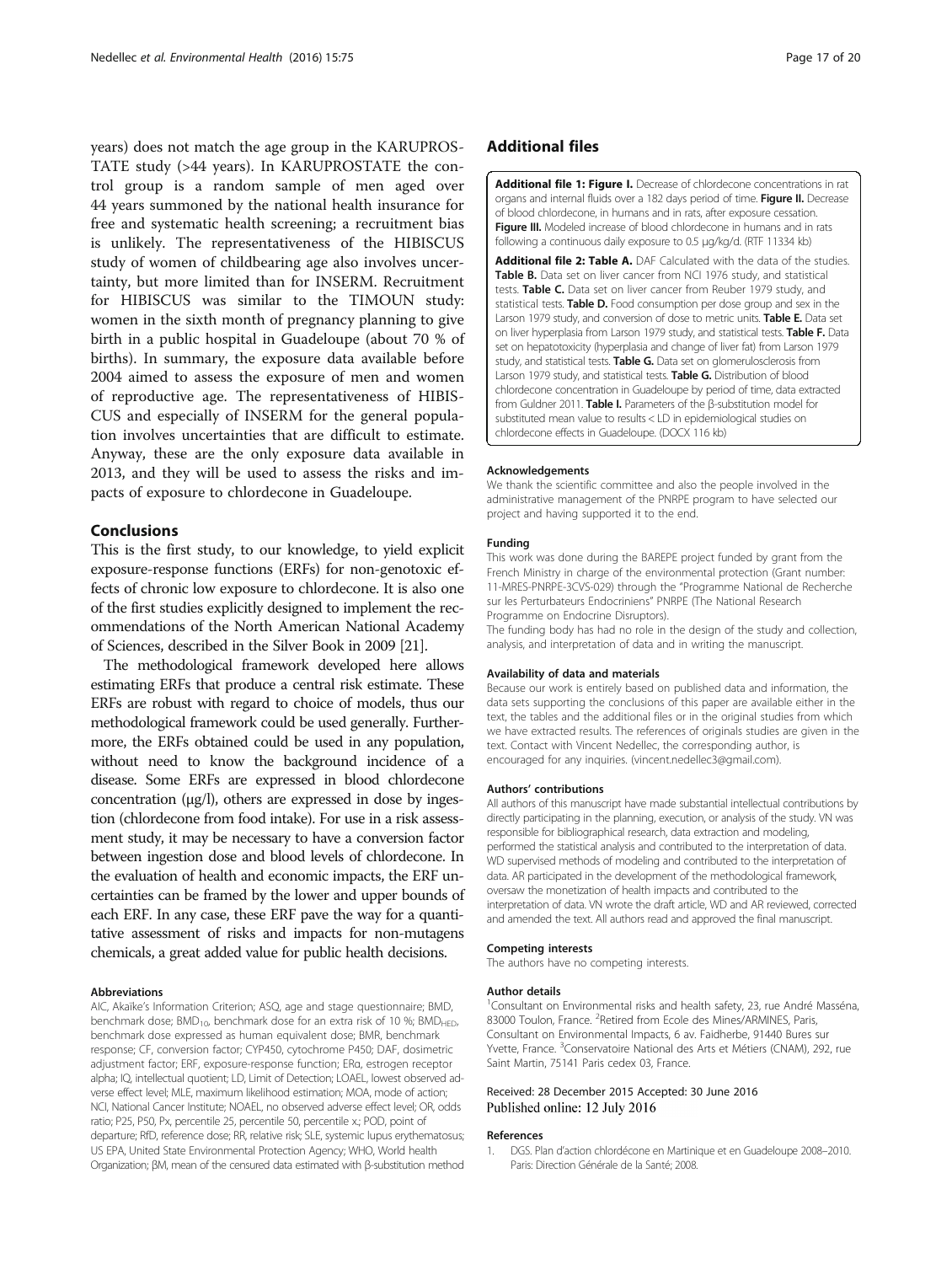- <span id="page-17-0"></span>2. DGS. Plan d'action chlordécone en Guadeloupe et en Martinique 2008–2010. Bilan par action 2010. Paris: Direction Générale de la Santé; 2011.
- 3. DGS. Plan d'action contre la pollution par la chlordécone en Guadeloupe et en Martinique 2011–2013. Paris: Direction Générale de la Santé; 2011.
- 4. InVS. Impact sanitaire de l'utilisation du chlordécone aux Antilles françaises Recommandations pour les recherches et les actions de santé publique. Saint Maurice: InVS, INSERM; 2009.
- 5. Godard E, Guldner L. Évaluation et gestion du risque alimentaire associé au chlordécone pour les populations de Guadeloupe et de Martinique. Numéro thématique – Chlordécone aux Antilles : bilan actualisé des risques sanitaires BEH. 2011;3-4-5:34–6.
- 6. AFSSA, AFSSA. Actualisation de l'exposition alimentaire au chlordécone de la population antillaise. Evaluation de l'impact de mesures de maîtrise des risques. final. Maisons-Alfort: Agence Française de Sécurité Sanitaire des Aliments; 2007.
- 7. Larson PS, Egle Jr JL, Hennigar GR, Lane RW, Borzelleca JF. Acute, subchronic, and chronic toxicity of chlordecone. Toxicol Appl Pharmacol. 1979;48(1):29–41.
- 8. Guzelian PS. Comparative toxicology of chlordecone (Kepone) in humans and experimental animals. Annu Rev Pharmacol Toxicol. 1982;22:89–113. doi[:10.1146/annurev.pa.22.040182.000513.](http://dx.doi.org/10.1146/annurev.pa.22.040182.000513)
- 9. Guzelian PS. The clinical toxicology of chlordecone as an example of toxicological risk assessment for man. Toxicol Lett. 1992;64–65:589–96.
- 10. Sobel ES, Wang F, Butfiloski E, Croker B, Roberts SM. Comparison of chlordecone effects on autoimmunity in (NZBxNZW) F (1) and BALB/c mice. Toxicology. 2006;218(2–3):81–9.
- 11. Multigner L, Ndong JR, Giusti A, Romana M, Delacroix-Maillard H, Cordier S, et al. Chlordecone exposure and risk of prostate cancer. J Clin Oncol. 2010;28(21):3457–62.
- 12. Dallaire R, Muckle G, Rouget F, Kadhel P, Bataille H, Guldner L, et al. Cognitive, visual, and motor development of 7-month-old Guadeloupean infants exposed to chlordecone. Environ Res. 2012;118:79–85. doi[:10.1016/j.](http://dx.doi.org/10.1016/j.envres.2012.07.006) [envres.2012.07.006](http://dx.doi.org/10.1016/j.envres.2012.07.006).
- 13. Boucher O, Simard MN, Muckle G, Rouget F, Kadhel P, Bataille H, et al. Exposure to an organochlorine pesticide (chlordecone) and development of 18-month-old infants. Neurotoxicology. 2013;35C:162–8. doi:[10.1016/j.neuro.2013.01.007.](http://dx.doi.org/10.1016/j.neuro.2013.01.007)
- 14. Multigner L, Kadhel P, Huc-Terki F, Thome JP, Janky E, Auger J. Exposure to Chlordecone and Male Fertility in Guadeloupe (French West Indies). Epidemiology. 2006;17(6):S372.
- 15. Multigner L, Kadhel P, Pascal M, Huc-Terki F, Kercret H, Massart C, et al. Parallel assessment of male reproductive function in workers and wild rats exposed to pesticides in banana plantations in Guadeloupe. Environmental health: a global access science source. 2008;7:40. doi[:10.1186/1476-069x-7-40.](http://dx.doi.org/10.1186/1476-069x-7-40)
- 16. Emeville E, Giton F, Giusti A, Oliva A, Fiet J, Thome JP, et al. Persistent organochlorine pollutants with endocrine activity and blood steroid hormone levels in middle-aged men. PLoS ONE. 2013;8(6), e66460. doi[:10.1371/journal.pone.0066460.](http://dx.doi.org/10.1371/journal.pone.0066460)
- 17. ATSDR. Toxicological profile for mirex and chlordecone. Washington: Agency for Toxic Substances and Disease Registry. US Department of Health and Human Services; 1995.
- 18. US-EPA. Toxicological review of chlordecone (Kepone). Washington: United States Environmental Agency; 2009.
- 19. NCI. Report on carcinogenesis bioassay of technical grade chlordecone (Kepone) CAS No. 143-50-0: U.S. Department of health, education and welfare, Public Health Service, National Institut of Health. 1976.
- 20. Guldner L, Multigner L, Heraud F, Monfort C, Thome JP, Giusti A, et al. Pesticide exposure of pregnant women in Guadeloupe: ability of a food frequency questionnaire to estimate blood concentration of chlordecone. Environ Res. 2010;110(2):146–51.
- 21. NRC. Science and decisions. Advancing Risk Assessment. Washington: The National Academies Press; 2009.
- 22. Institute of Medicine. Cost of Environmental-Related Health Effects: A Plan for Continuing Study. Washington: The National Academies Press; 1981.
- 23. Melnick R, Lucier G, Wolfe M, Hall R, Stancel G, Prins G, et al. Summary of the National Toxicology Program's report of the endocrine disruptors low-dose peer review. Environ Health Perspect. 2002;110(4):427–31.
- 24. Cannon S, Veazey JJ, Jackson R, Burse V, Hayes C, Straub W, et al. Epidemic kepone poisoning in chemical workers. Am J Epidemiol. 1978;107(6):529–37.
- 25. Guzelian PS, Vranian G, Boylan JJ, Cohn WJ, Blanke RV. Liver structure and function in patients poisoned with chlordecone (Kepone). Gastroenterology. 1980;78(2):206–13.
- 26. End DW, Carchman RA, Ameen R, Dewey WL. Inhibition of rat brain mitochondrial calcium transport by chlordecone. Toxicol Appl Pharmacol. 1979;51(1):189–96.
- 27. US-EPA. Guidelines for Carcinogen Risk Assessment. final. Washington: U.S. Environmental Protection Agency; 2005.
- 28. Greenland S. Concepts and pitfalls in measuring and interpreting attributable fractions, prevented fractions, and causation probabilities. Ann Epidemiol. 2015;25(3):155–61. doi:[10.1016/j.annepidem.2014.11.005](http://dx.doi.org/10.1016/j.annepidem.2014.11.005).
- 29. Hill AB. The Environment and Disease: Association or Causation? Proceedings of the Royal Society of Medicine. 1965;58(5):295–300.
- 30. US-EPA. Benchmark Dose Technical Guidance Document. Final. Washington: U.S. Environmental Protection Agency; 2012.
- 31. US-EPA. Benchmark Dose Software (BMDS) v2.4.0. Washington: U.S. Environmental Protection Agency; 2013.
- 32. The R Foundation. The R Project for Statistical Computing. https://www. r-project.org/
- 33. US-EPA. Recommended Use of Body Weight<sup>3/4</sup> as the Default Method in Derivation of the Oral Reference Dose. Final. Washington: U.S. Environmental Protection Agency; 2011.
- 34. US-EPA. Recommendations for and Documentation of Biological Values for Use in Risk Assessment. Washington: United States Environmental Agency; 1988.
- 35. Nedellec V. Méthodes quantitatives pour évaluer les risques non mutagènes des substances chimiques. Application au cas du chlordécone. Paris: CNAM; 2015.
- 36. Joly P-B. La saga du chlordécone aux Antilles françaises. Reconstruction chronologique 1968–2008. Document réalisé dans le cadre de l'action 39 du plan chlordécone Convention de collaboration AFSSET – INRA. final: INRA. 2010.
- 37. Ganser GH, Hewett P. An accurate substitution method for analyzing censored data. J Occup Environ Hyg. 2010;7(4):233–44. doi:[10.1080/](http://dx.doi.org/10.1080/15459621003609713) [15459621003609713.](http://dx.doi.org/10.1080/15459621003609713)
- 38. Martinez AJ, Taylor JR, Dyck PJ, Houff SA, Isaacs E. Chlordecone intoxication in man. II. Ultrastructure of peripheral nerves and skeletal muscle. Neurology. 1978;28(7):631–5.
- 39. Taylor JR. Neurological manifestations in humans exposed to chlordecone and follow-up results. Neurotoxicology. 1982;3(2):9–16.
- 40. Taylor JR. Neurological manifestations in humans exposed to chlordecone: follow-up results. Neurotoxicology. 1985;6(1):231–6.
- 41. Taylor JR, Selhorst JB, Houff SA, Martinez AJ. Chlordecone intoxication in man. I. Clinical observations. Neurology. 1978;28(7):626–30.
- 42. Bolger R, Wiese TE, Ervin K, Nestich S, Checovich W. Rapid screening of environmental chemicals for estrogen receptor binding capacity. Environ Health Perspect. 1998;106:9.
- 43. Kuiper GG, Lemmen JG, Carlsson B, Corton JC, Safe SH, van der Saag PT, et al. Interaction of estrogenic chemicals and phytoestrogens with estrogen receptor beta. Endocrinology. 1998;139(10):4252–63.
- 44. Lemaire G, Mnif W, Mauvais P, Balaguer P, Rahmani R. Activation of alpha- and beta-estrogen receptors by persistent pesticides in reporter cell lines. Life Sci. 2006;79(12):1160–9. doi:[10.1016/j.lfs.2006.03.023.](http://dx.doi.org/10.1016/j.lfs.2006.03.023)
- 45. Li Y, Luh CJ, Burns KA, Arao Y, Jiang Z, Teng CT, et al. Endocrine-Disrupting Chemicals (EDCs): In Vitro Mechanism of Estrogenic Activation and Differential Effects on ER Target Genes. Environ Health Perspect. 2013. doi[:10.1289/ehp.1205951](http://dx.doi.org/10.1289/ehp.1205951).
- 46. Thomas P, Dong J. Binding and activation of the seven-transmembrane estrogen receptor GPR30 by environmental estrogens: a potential novel mechanism of endocrine disruption. J Steroid Biochem Mol Biol. 2006;102(1–5):175–9. doi:[10.1016/j.jsbmb.2006.09.017.](http://dx.doi.org/10.1016/j.jsbmb.2006.09.017)
- 47. Wu F, Khan S, Wu Q, Barhoumi R, Burghardt R, Safe S. Ligand structuredependent activation of estrogen receptor alpha/Sp by estrogens and xenoestrogens. J Steroid Biochem Mol Biol. 2008;110(1–2):104–15. doi[:10.1016/j.jsbmb.2008.02.008.](http://dx.doi.org/10.1016/j.jsbmb.2008.02.008)
- 48. Yoon K, Pallaroni L, Stoner M, Gaido K, Safe S. Differential activation of wild-type and variant forms of estrogen receptor alpha by synthetic and natural estrogenic compounds using a promoter containing three estrogen-responsive elements. J Steroid Biochem Mol Biol. 2001;78(1):25–32.
- 49. Yoon K, Pellaroni L, Ramamoorthy K, Gaido K, Safe S. Ligand structure-dependent differences in activation of estrogen receptor alpha in human HepG2 liver and U2 osteogenic cancer cell lines. Mol Cell Endocrinol. 2000;162(1–2):211–20.
- 50. Baggett J, Klein RL, Mehendale HM, Thureson-Klein AK. Acute kepone treatment of rats: a biochemical and ultrastructural study. Pharmacologist. 1977;19:2.
- 51. Chambers JE, Trevathan CA. Effect of mirex, dechlorinated mirex derivatives and chlordecone on microsomal mixed-function oxidase activity and other hepatic parameters. Toxicol Lett. 1983;16(1–2):109–15.
- 52. Curtis LR. Chlordecone is a potent in vitro inhibitor of oligomycininsensitive Mg2 + − ATPase of rat bile canaliculi-enriched fraction. J Biochem Toxicol. 1988;3:321–8.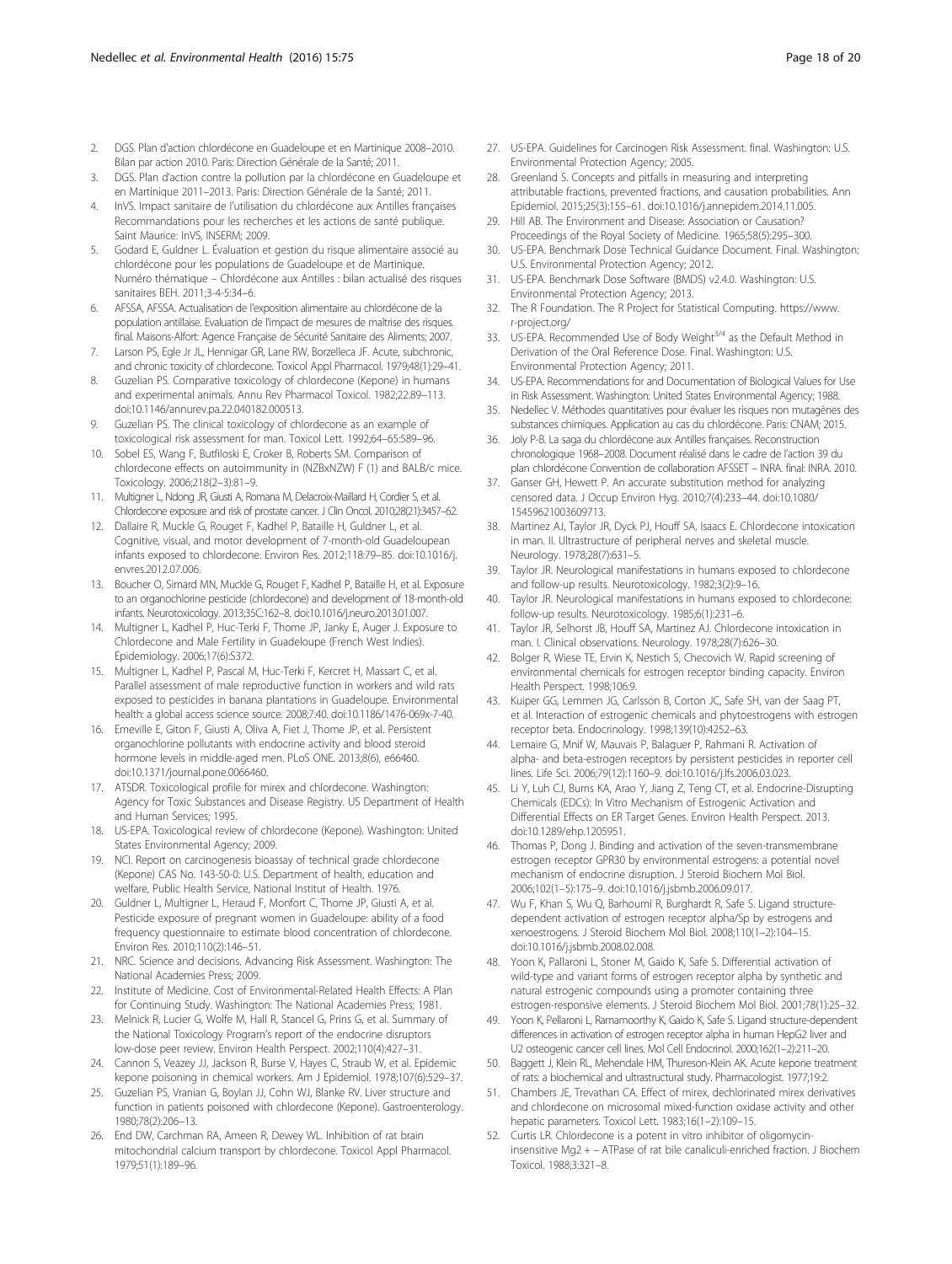- <span id="page-18-0"></span>53. Curtis LR, Mehendale HM. Hepatobiliary dysfunction and inhibition of ATPase activity of bile canaliculi-enriched fractions following in vivo mirex, photomirex and chlordecone exposures. Toxicol Appl Pharmacol. 1981;61(3):429–40.
- 54. Desaiah D, Ho IK, Mehendale HM. Effects of kepone and mirex on mitochondrial Mg2 + −ATPase activity in rat liver. Toxicol Appl Pharmacol. 1977;39(2):219–28.
- 55. Desaiah D, Ho IK, Mehendale HM. Inhibition of mitochondrial Mg2+ ATPase activity in isolated perfused rat liver by kepone. Biochem Pharmacol. 1977;26(12):1155–9.
- 56. Eaton DL, Klaassen CD. Effects of 2,3,7,8- tetrachloro dibenzo-p- dioxin, Kepone, and poly brominated biphenyls on transport systems in isolated rat hepatocytes. Toxicol Appl Pharmacol. 1979;51(1):137–44.
- 57. Ebel RE. In Vitro Effects Of Chlordecone (Kepone) On Hepatic Microsomal Cytochrome P-450. Pestic Biochem Physiol. 1980;14(3):221–6.
- 58. Ebel RE. Alterations in microsomal cytochrome P-450-catalyzed reactions as a function of chlordecone (Kepone) induction. Pestic Biochem Physiol. 1982;18(1):113–21.
- 59. Fabacher DL, Hodgson E. Induction of hepatic mixed-function oxidase enzymes in adult and neonatal mice by kepone and mirex. Toxicol Appl Pharmacol. 1976;38(1):71–7.
- 60. Kaminsky LS, Piper LJ, McMartin DN, Fasco MJ. Induction of hepatic microsomal cytochrome P-450 by mirex and kepone. Toxicol Appl Pharmacol. 1978;43(2):327–38.
- 61. Kocarek TA, Schuetz EG, Guzelian PS. Selective induction of cytochrome P450e by kepone (chlordecone) in primary cultures of adult rat hepatocytes. Mol Pharmacol. 1991;40(2):203–10.
- 62. Kocarek TA, Schuetz EG, Guzelian PS. Regulation of cytochrome P450 2B1/2 mRNAs by Kepone (chlordecone) and potent estrogens in primary cultures of adult rat hepatocytes on Matrigel. Toxicol Lett. 1994;71(2):183–96.
- 63. Lamartiniere CA, Nicholas JM. Neonatal chlordecone alteration of the ontogeny of sex-differentiated hepatic drug and xenobiotic metabolizing enzymes. Biochem Pharmacol. 1984;33(24):4092–5.
- 64. Lee J, Scheri RC, Zhang Y, Curtis LR. Chlordecone, a mixed pregnane X receptor (PXR) and estrogen receptor alpha (ERalpha) agonist, alters cholesterol homeostasis and lipoprotein metabolism in C57BL/6 mice. Toxicol Appl Pharmacol. 2008;233(2):193–202.
- 65. Lewandowski M, Levi P, Hodgson E. Induction of cytochrome P-450 isozymes by mirex and chlordecone. J Biochem Toxicol. 1989;4(3):195–9.
- 66. Madhukar BV, Matsumura F. Comparison Of Induction Patterns Of Rat Hepatic Microsomal Mixed-Function Oxidases By Pesticides And Related Chemicals. Pestic Biochem Physiol. 1979;11:1–3.
- 67. Mehendale HM, Takanaka A, Desaiah D, Ho IK. Kepone induction of hepatic mixed function oxidases in the male rat. Life Sci. 1977;20(6):991–8.
- 68. Mehendale HM, Takanaka A, Desaiah D, Ho IK. Effect of preexposure to Kepone on hepatic mixed-function oxidases in the female rat. Toxicol Appl Pharmacol. 1978;44(1):171–89.
- 69. Simmons JE, Berman E, Jackson M, Lewtas J. In Vitro and In Vivo Toxicity: A Comparison of Acrylamide, Cyclophosphamide, Chlordecone, and Diethylstilbestrol. J Environ Sci Health Part A Environ Sci Eng. 1987;7:639–64.
- 70. Desaiah D, Koch RB. Inhibition of ATPases activity in channel catfish brain by Kepone and its reduction product. Bull Environ Contam Toxicol. 1975;13(2):153–8.
- 71. Folmar LC. In Vitro Inhibition Of Rat Brain ATPase, pNPPase, And ATP-32Pi Exchange By Chlorinated-Diphenyl Ethanes And Cyclodiene Insecticide. Bull Environ Contam Toxicol. 1978;19(4):481–8.
- 72. Doherty JD, Salem N, Lauter CJ, Trams EG. Mn2+ and Ca2+ ATPases in lobster axon plasma membranes and their inhibition by pesticides. Comp Biochem Physiol C. 1980;69(2):185–90.
- 73. Desaiah D, Gilliland T, Ho IK, Mehendale HM. Inhibition of mouse brain synaptosomal ATPases and ouabain binding by chlordecone. Toxicol Lett. 1980;6(4–5):275–85.
- 74. Desaiah D, Trottman CH. Sensitivity of rat brain synaptosomal ATPases to several structurally related organochlorine compounds. Toxicol Lett. 1980;5:1.
- 75. Bracken WM, Sharma RP, Kleinschuster SJ. The effects of select neurotoxic chemicals on synaptosomal monoamine uptake and K + −dependent phosphatase. Fundamental and applied toxicology : official journal of the Society of Toxicology. 1981;1(6):432–6.
- 76. Bansal SK, Desaiah D. Effects of chlordecone and its structural analogs on p-nitrophenyl phosphatase. Toxicol Lett. 1982;12(2–3):83–90.
- 77. Chetty SC, Aldous CN, Rashatwar SS, Desaiah D. Effect of chlordecone on pH and temperature dependent substrate activation kinetics of rat brain synaptosomal ATPases. Biochem Pharmacol. 1983;32(21):3205–11.
- 78. Bansal SK, Desaiah D. Chlordecone toxicity: effect of withdrawal of treatment on ATPase inhibition. Neurotoxicology. 1985;6(3):103–7.
- 79. Desaiah D, Chetty CS, Rao KS. Chlordecone inhibition of calmodulin activated calcium ATPase in rat brain synaptosomes. J Toxicol Environ Health. 1985;16(2):189–95. doi:[10.1080/15287398509530732.](http://dx.doi.org/10.1080/15287398509530732)
- 80. Jinna RR, Uzodinma JE, Desaiah D. Age-related changes in rat brain ATPases during treatment with chlordecone. J Toxicol Environ Health. 1989;27(2): 199–208. doi[:10.1080/15287398909531291.](http://dx.doi.org/10.1080/15287398909531291)
- 81. Uzodinma JE, Desaiah D. Age-Related Changes in Rat Brain ATPases during Treatment with Chlordecone. J Toxicol Environ Health. 1989;27(2):199–208.
- 82. Maier WE, Costa LG. Sodium, potassium-ATPase in rat brain and erythrocytes as a possible target and marker, respectively, for neurotoxicity: Studies with chlordecone, organotins and mercury compounds. Toxicol Lett. 1990;51(2):175–88.
- 83. Chang-Tsui YYH, Ho IK. Effects of Kepone (chlordecone) on synaptosomal g-aminobutyric acid uptake in the mouse. Neurotoxicology. 1979;1(2):357–67.
- 84. Hwang EC, Van Woert MH. Serotonin-norepinephrine interactions in the tremorolytic actions of phenoxybenzamine and trazodone. Pharmacol Biochem Behav. 1979;10(1):27–9.
- 85. Baggett JM, Thureson-Klein A, Klein RL. Effects of chlordecone on the adrenal medulla of the rat. Toxicol Appl Pharmacol. 1980;52(2):313–22.
- Chang-Tsui YYH, Ho IK. Effect of Kepone (chlordecone) on synaptosomal catecholamine uptake in the mouse. Neurotoxicology. 1980;1(3):643–51.
- 87. Seth PK, Agrawal AK, Bondy SC. Biochemical changes in the brain consequent to dietary exposure of developing and mature rats to chlordecone (kepone). Toxicol Appl Pharmacol. 1981;59(2):262–7.
- 88. Ali SF, Hong JS, Wilson WE, Lamb JC, Moore JA, Mason GA, et al. Subchronic dietary exposure of rats to chlordecone (Kepone) modifies levels of hypothalamic beta-endorphin. Neurotoxicology. 1982;3(2):119–24.
- 89. Fujimori K, Nabeshima T, Ho IK, Mehendale HM. Effects of oral administration of chlordecone and mirex on brain biogenic amines in mice. Neurotoxicology. 1982;3(2):143–8.
- 90. Gerhart JM, Hong JS, Tilson HA. The possible sites of chlordecone-induced tremor in rats. Toxicol Appl Pharmacol. 1983;70(3):382–9.
- 91. Aldous CN, Chetty CS, Mehendale HM, Desaiah D. Lack of effects of chlordecone on synthesis rates, steady state levels and metabolites of catecholamines in rat brain. Neurotoxicology. 1984;5(2):59–65.
- 92. Gandolfi O, Cheney DL, Hong JS, Costa E. On the neurotoxicity of chlordecone: a role for gamma-aminobutyric acid and serotonin. Brain Res. 1984;303(1):117–23.
- 93. Hong JS, Tilson HA, Uphouse LL, Gerhart J, Wilson WE. Effects of chlordecone exposure on brain neurotransmitters: possible involvement of the serotonin system in chlordecone-elicited tremor. Toxicol Appl Pharmacol. 1984;73(2):336–44.
- 94. Hudson PM, Yoshikawa K, Ali SF, Lamb JC, Reel JR, Hong JS. Estrogen-like activity of chlordecone (kepone) on the hypothalamo-pituitary axis: effects on the pituitary enkephalin system. Toxicol Appl Pharmacol. 1984;74(3):383–9.
- 95. Desaiah D. Chlordecone interaction with catecholamine binding and uptake in rat brain synaptosomes. Neurotoxicology. 1985;6(1):159–65.
- 96. Bloomquist JR, Adams PM, Soderlund DM. Inhibition of gamma-aminobutyric acid-stimulated chloride flux in mouse brain vesicles by polychlorocycloalkane and pyrethroid insecticides. Neurotoxicology. 1986;7(3):11–20.
- 97. Fujimori K, Benet H, Mehendale HM, Ho IK. In vivo and in vitro synthesis, release, and uptake of [3-H]-dopamine in mouse striatal slices after in vivo exposure to chlordecone. J Biochem Toxicol. 1986;1(4):1–12.
- 98. Tilson HA, Hudson PM, Hong JS. 5,5-Diphenylhydantoin antagonizes neurochemical and behavioral effects of p, p'-DDT but not of chlordecone. J Neurochem. 1986;47(6):1870–8.
- 99. Uphouse L, Eckols K. Serotonin receptors in striatum after chlordecone treatment of adult female rats. Neurotoxicology. 1986;7(1):25–32.
- 100. Carr RL, Couch TA, Liu J, Coats JR, Chambers JE. The interaction of chlorinated alicyclic insecticides with brain GABAA receptors in channel catfish (Ictalurus punctatus). J Toxic Environ Health A. 1999;56(8):543–53.
- 101. Hoskins B, Ho IK. Chlordecone-induced alterations in content and subcellular distribution of calcium in mouse brain. J Toxicol Environ Health. 1982;9(4):535–44. doi:[10.1080/15287398209530186.](http://dx.doi.org/10.1080/15287398209530186)
- 102. Komulainen H, Bondy SC. Modulation of levels of free calcium within synaptosomes by organochlorine insecticides. J Pharmacol Exp Ther. 1987;241(2):575–81.